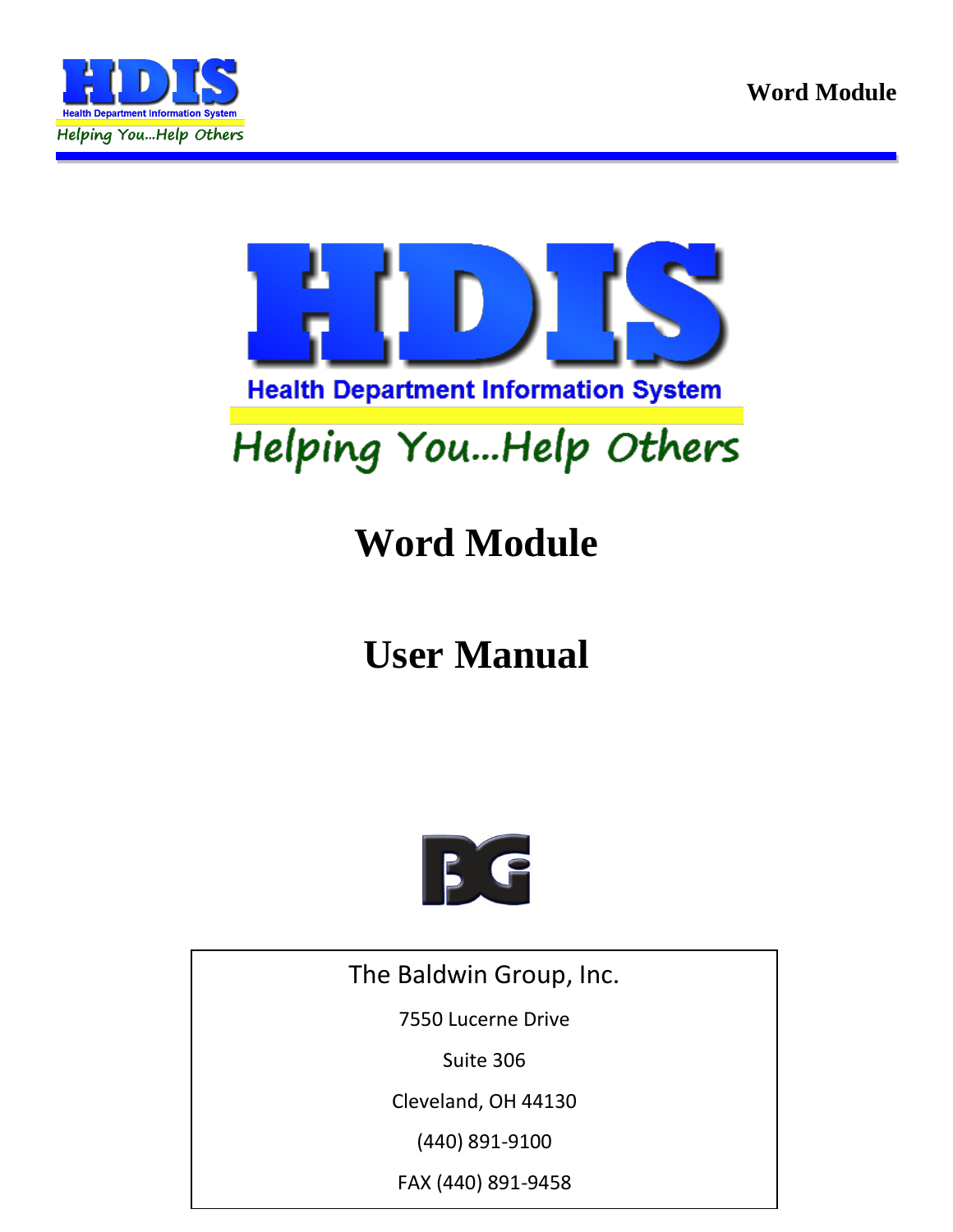

Copyright © 1996 - 2022

The Baldwin Group, Inc.

ALL RIGHTS RESERVED

HDIS are trademarks of The Baldwin Group, Inc.

No part of this publication may be stored in a retrieval system, transmitted, or reproduced in any way, including but not limited to photocopy, photograph, magnetic, or other record, without the prior agreement and written permission of The Baldwin Group, Inc.

Windows® and MS-DOS® are registered trademarks of Microsoft Corporation.

Other trademarks are owned by their respective companies.

**THE FURNISH** POST OF THE FURNISHING, PERFORMANCE, OR USE OF THE PURISHING, OR USE OF THE PURISHING OF THE PURISHING OF THE PURISHING OF THE PURISHING OF THE PURISHING OF THE PURISHING OF THE PURISHING OF THE PURISHING OF THE MATERIAL SERVICE.

All data examples containing personal names, company names (or companies), vehicle information, or locations that appear in this guide are fictitious in nature and do not refer to, or portray, in name or substance, any actual names, organizations, entities, or institutions. Any resemblance to any real person (living or dead), organization, entity, or institution is purely coincidental.

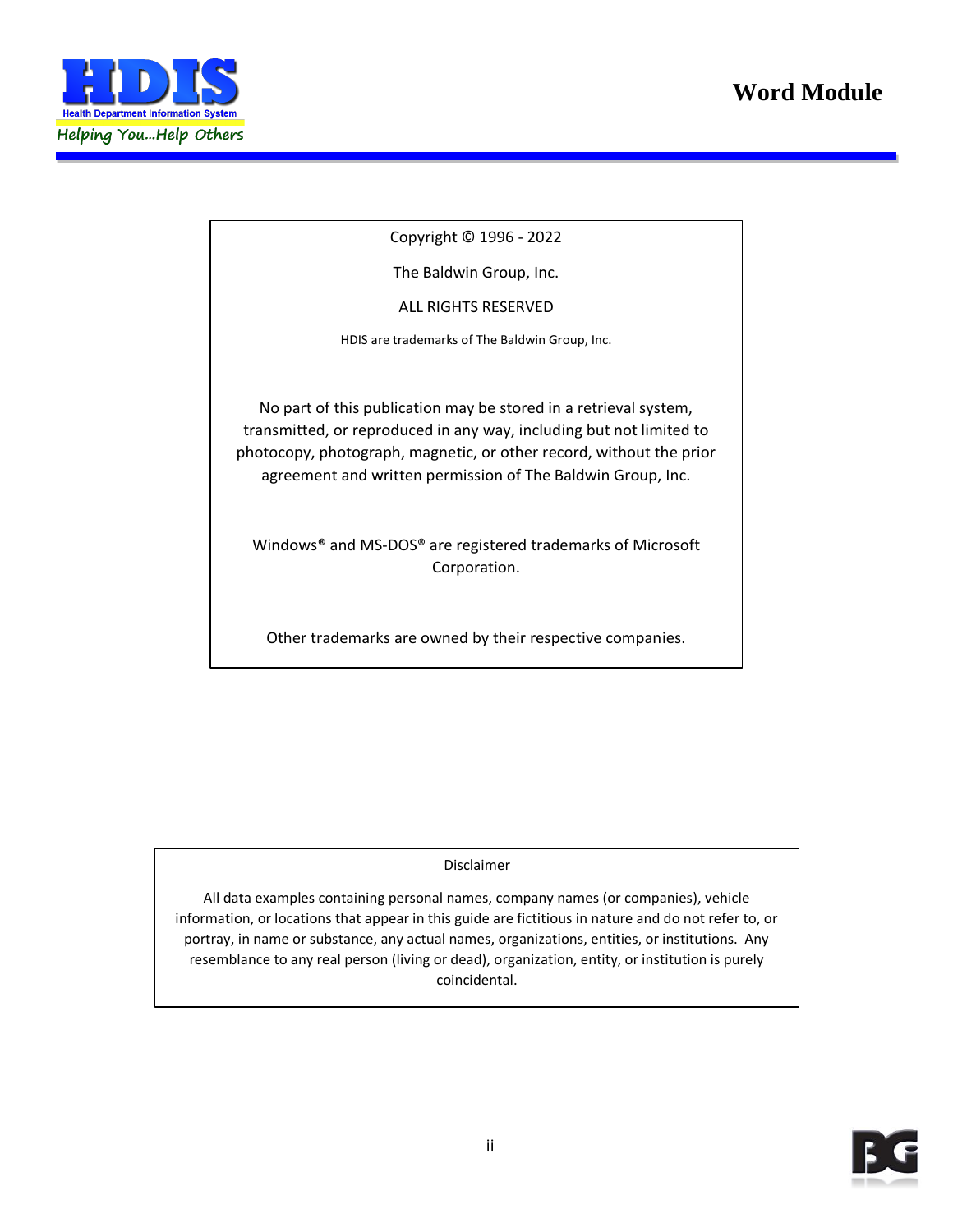

# **Contents**

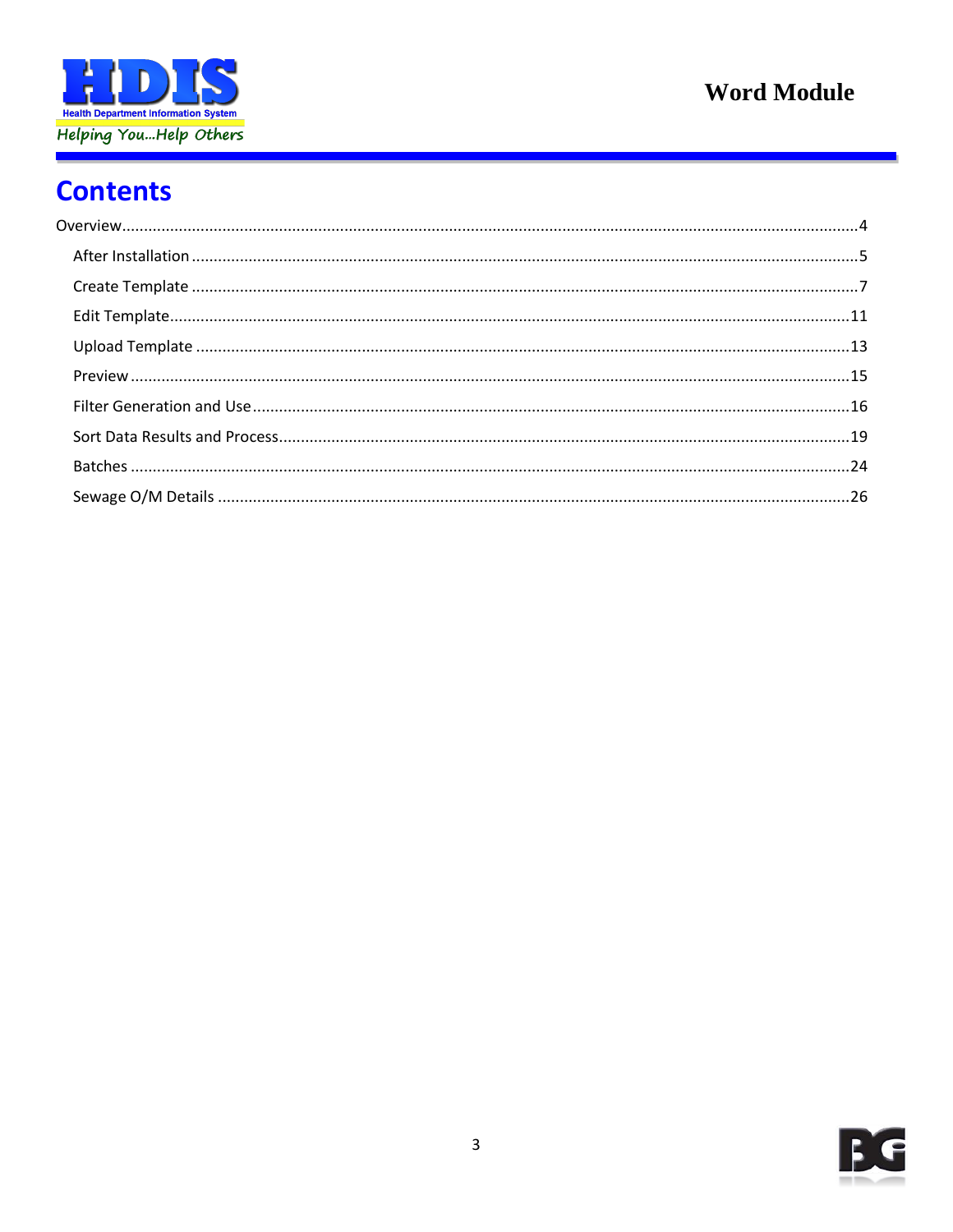

# <span id="page-3-0"></span>**Overview**

**Word Module** is a program that integrates **Microsoft Word** with **HDIS**, creating a utility to generate letters or other document/PDF files with HDIS data.

User created templates can be used with fieldnames from **HDIS**, resulting in word swapping as the documents are generated.

Each letter generated can be saved directly into the **Associations** module, where it keeps a record of created date and is accessible directly from the record in HDIS.

| <b>HDIS Word Module</b>      |
|------------------------------|
|                              |
|                              |
| Login                        |
| User name                    |
| Password                     |
| Login                        |
| <b>Authorized Users Only</b> |

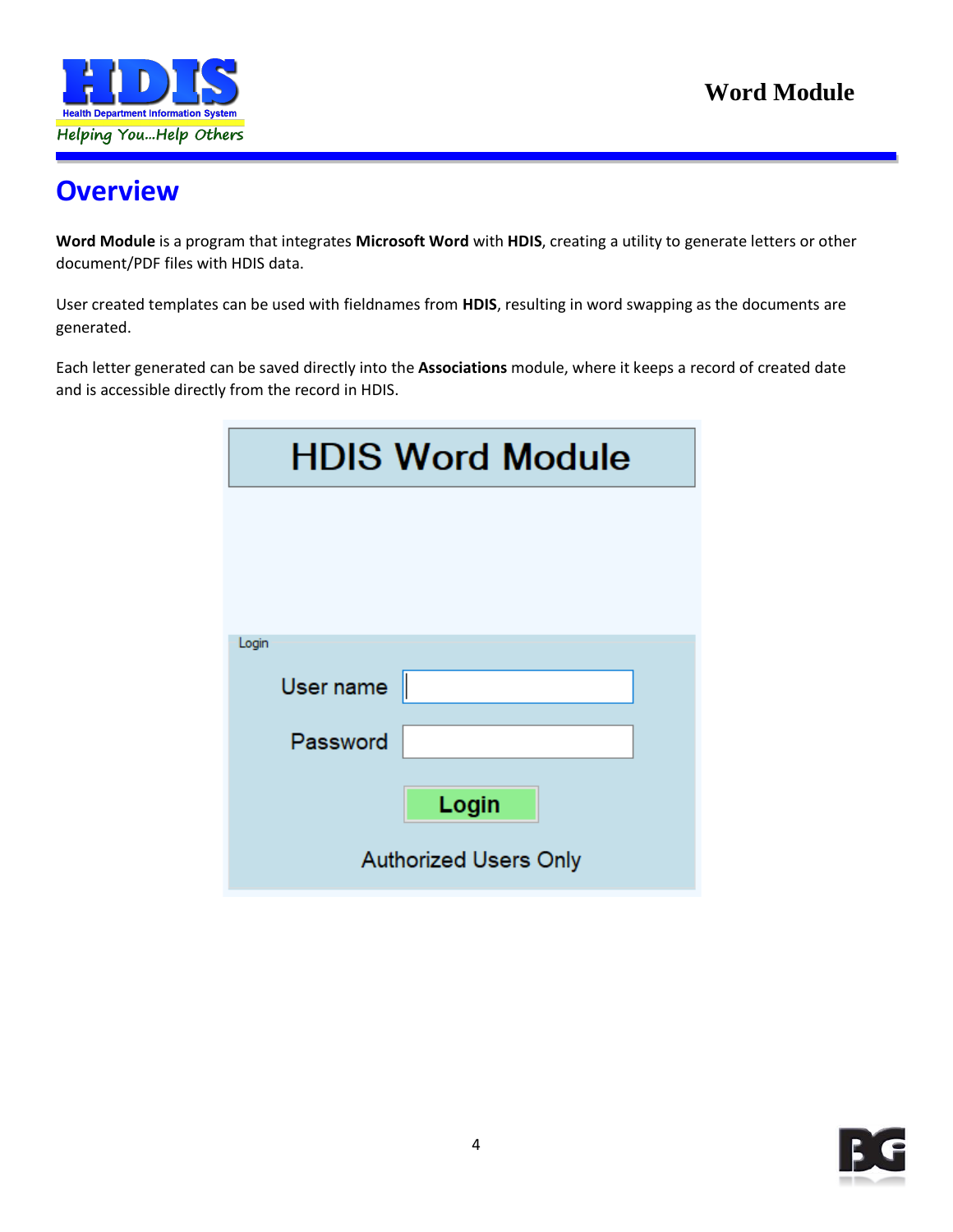

#### **After Installation**

<span id="page-4-0"></span>Once Word Module has been successful installed, double click on the WordApp.exe or executable file to launch the program.

| ■ Word App |                              | $\Box$ | $\times$ |
|------------|------------------------------|--------|----------|
|            | <b>HDIS Word Application</b> |        |          |
|            |                              |        |          |
|            |                              |        |          |
|            | Login<br>User name           |        |          |
|            | Password                     |        |          |
|            | Login                        |        |          |
|            | <b>Authorized Users Only</b> |        |          |
|            |                              |        |          |
|            |                              |        |          |

#### *Login using HDIS login credentials.*

After typing **User name** and **Password**, either hit the Enter key or press the **Login** button.

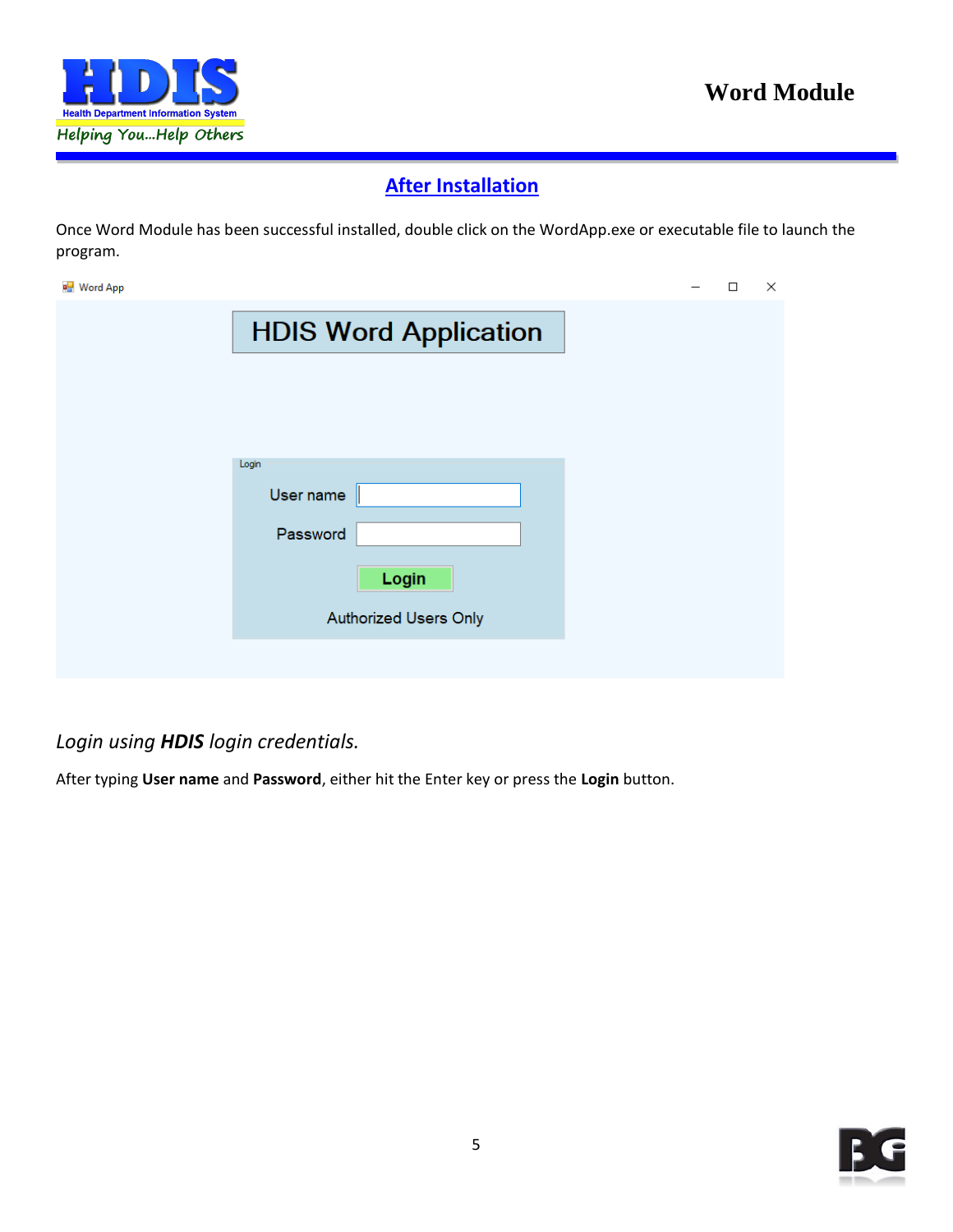

| <b>Nord Module</b>                                                      |                                                                                                                                                                          |                                                 |                                            | $\Box$<br>$\times$<br>$\equiv$                                                                                                                                               |
|-------------------------------------------------------------------------|--------------------------------------------------------------------------------------------------------------------------------------------------------------------------|-------------------------------------------------|--------------------------------------------|------------------------------------------------------------------------------------------------------------------------------------------------------------------------------|
| <b>Menu</b>                                                             |                                                                                                                                                                          |                                                 |                                            |                                                                                                                                                                              |
| <b>Select Template</b>                                                  |                                                                                                                                                                          | <b>Select Filters</b>                           |                                            | Select a Module to display the fieldnames.                                                                                                                                   |
| Appliance Installers<br><b>Template Section</b><br>$\ddot{\phantom{0}}$ | $\Box$ Date                                                                                                                                                              | $\Box$ Name                                     | Location/Street/Address                    |                                                                                                                                                                              |
|                                                                         | $\checkmark$                                                                                                                                                             | $\checkmark$                                    |                                            | Appliance Installers<br><b>Modules</b><br>$\checkmark$                                                                                                                       |
| <b>Upload</b><br>Edit<br><b>Delete</b><br>Preview                       |                                                                                                                                                                          | Type the Name below:                            | Type the Street below:                     | Select Context (e.g: Inspections/Licensing/Charges)                                                                                                                          |
|                                                                         | March 28, 2022 $\vee$<br>Monday.                                                                                                                                         |                                                 |                                            | Appliance Installers                                                                                                                                                         |
|                                                                         | Between                                                                                                                                                                  | Add O/M Filters<br>$\Box$                       |                                            |                                                                                                                                                                              |
|                                                                         | Monday .<br>March 28, 2022 $\vee$                                                                                                                                        | <b>Generate Filters</b><br><b>Clear Filters</b> | <b>Search</b>                              |                                                                                                                                                                              |
| $\leq$                                                                  | Check mark a Template.<br>Click Generate Filters button to populate filters.<br>Check mark desired filters to use.<br>Click Search button to generate HDIS data results. |                                                 | <b>Open Local Processed Letters Folder</b> | Click Create New Template to open a blank Word Document.<br>Double-click fieldnames to populate into blank Word Document.<br><b>Create New Template</b><br><b>Fieldnames</b> |
| <b>Results</b>                                                          |                                                                                                                                                                          |                                                 |                                            |                                                                                                                                                                              |
| <b>Sort Results:</b><br>$\checkmark$<br>$\sim$                          | <b>Note</b><br>Save as Association<br>Sewage Notices                                                                                                                     |                                                 |                                            | <b>Display Batch PDFs</b>                                                                                                                                                    |
| Clear<br><b>Check/Uncheck</b><br><b>Record Total:</b><br><b>Check</b>   | Save in Batch<br>Batch Name:                                                                                                                                             |                                                 | <b>Show Batches</b><br><b>Process Data</b> | <b>Print Batch</b><br><b>Combine</b><br><b>Delete</b>                                                                                                                        |
|                                                                         |                                                                                                                                                                          |                                                 |                                            |                                                                                                                                                                              |

Below shows an image of the current state of Word Module, directly after a successful login.

*The Template section where templates are uploaded might appear blank at first*. If this is the case, that means Word Module does not see any templates uploaded. Find section **[Templates](#page-6-0)** in the manual for more details.

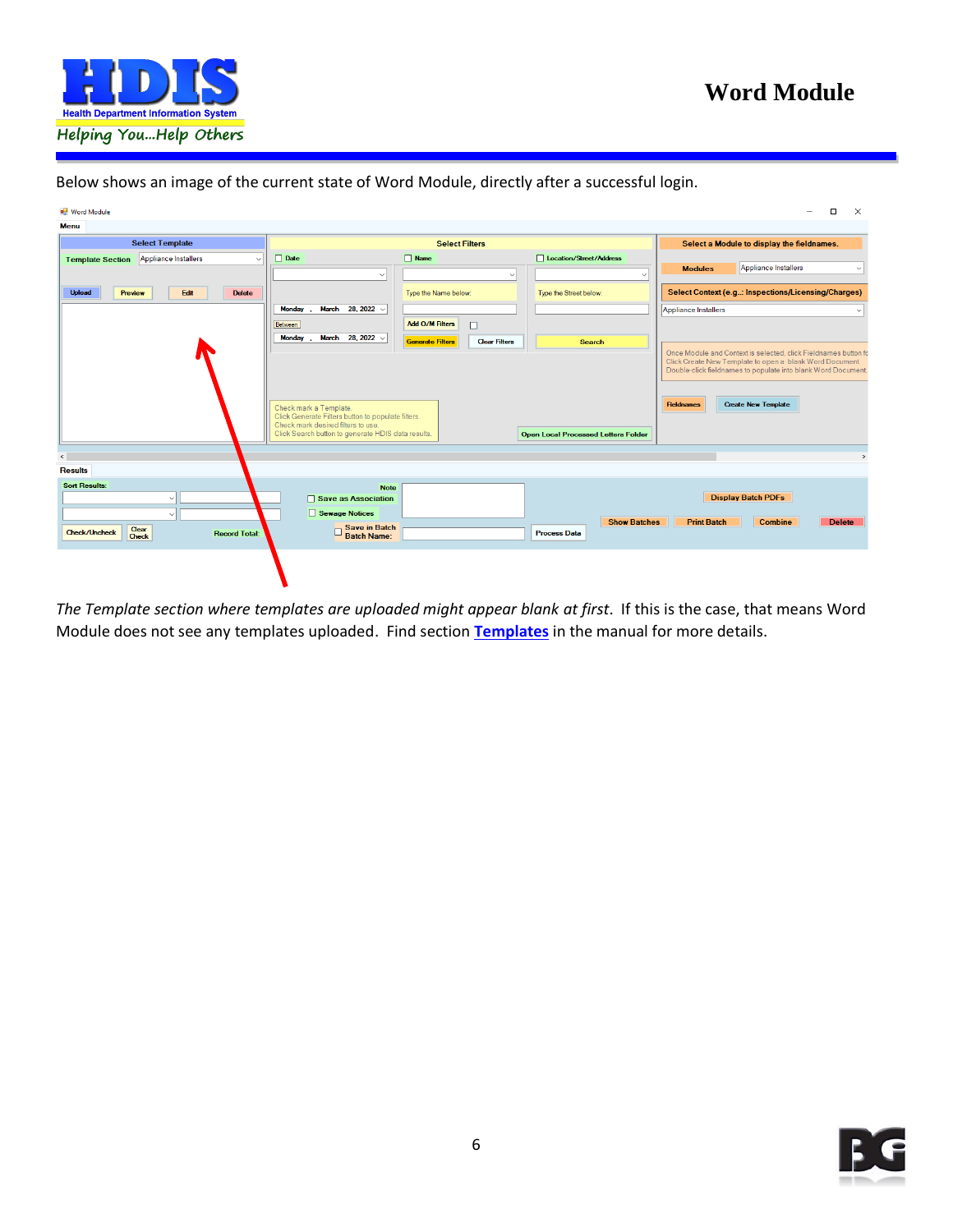

#### **Create Template**

<span id="page-6-0"></span>After login, look to the right of the application for the **Filter Section.**

|                                                                                          |                                                                                       | $\Box$<br>$\times$<br>$\overline{\phantom{a}}$                 |
|------------------------------------------------------------------------------------------|---------------------------------------------------------------------------------------|----------------------------------------------------------------|
|                                                                                          |                                                                                       |                                                                |
| <b>Select Filters</b>                                                                    |                                                                                       | Select a Module to display the fieldnames.                     |
| $\Box$ Name<br>$\Box$ Date                                                               | Location/Street/Address                                                               | Appliance Installers<br><b>Modules</b>                         |
| $\checkmark$<br>$\sim$                                                                   | $\sim$                                                                                |                                                                |
| Type the Name below:                                                                     | Type the Street below:                                                                | Select Context (e.g: Inspections/Licensing/Charges)            |
| March 28, 2022 v<br><b>Monday</b>                                                        |                                                                                       | Appliance Installers                                           |
| <b>Add O/M Filters</b><br>$\Box$<br>Between                                              |                                                                                       |                                                                |
| Generate Filters<br><b>Clear Filters</b>                                                 | <b>Search</b>                                                                         | Once Module and Context is selected, click Fieldnames button f |
|                                                                                          |                                                                                       | Click Create New Template to open a blank Word Document.       |
|                                                                                          |                                                                                       | Double-click fieldnames to populate into blank Word Document   |
|                                                                                          |                                                                                       |                                                                |
| Check mark a Template.                                                                   |                                                                                       | <b>Create New Template</b><br><b>Fieldnames</b>                |
| Check mark desired filters to use.<br>Click Search button to generate HDIS data results. |                                                                                       |                                                                |
|                                                                                          | March 28, 2022 $\vee$<br>Monday<br>Click Generate Filters button to populate filters. | <b>Open Local Processed Letters Folder</b>                     |

Click the drop-down list for **Modules**. Select a module to work in.

Under **Select Context**, choose which area of the module to work in.

|                   | Select a Module to display the fieldnames.                                                                                |
|-------------------|---------------------------------------------------------------------------------------------------------------------------|
|                   |                                                                                                                           |
| <b>Modules</b>    | Sewage Module                                                                                                             |
|                   | Select Context (e.g: Inspections/Licensing/Charges)                                                                       |
| Sewage, Household |                                                                                                                           |
|                   |                                                                                                                           |
|                   |                                                                                                                           |
|                   |                                                                                                                           |
|                   | Once Module and Context is selected, click Fieldnames button for List.                                                    |
|                   | Click Create New Template to open a blank Word Document.<br>Double-click fieldnames to populate into blank Word Document. |
|                   |                                                                                                                           |
| <b>Fieldnames</b> | <b>Create New Template</b>                                                                                                |

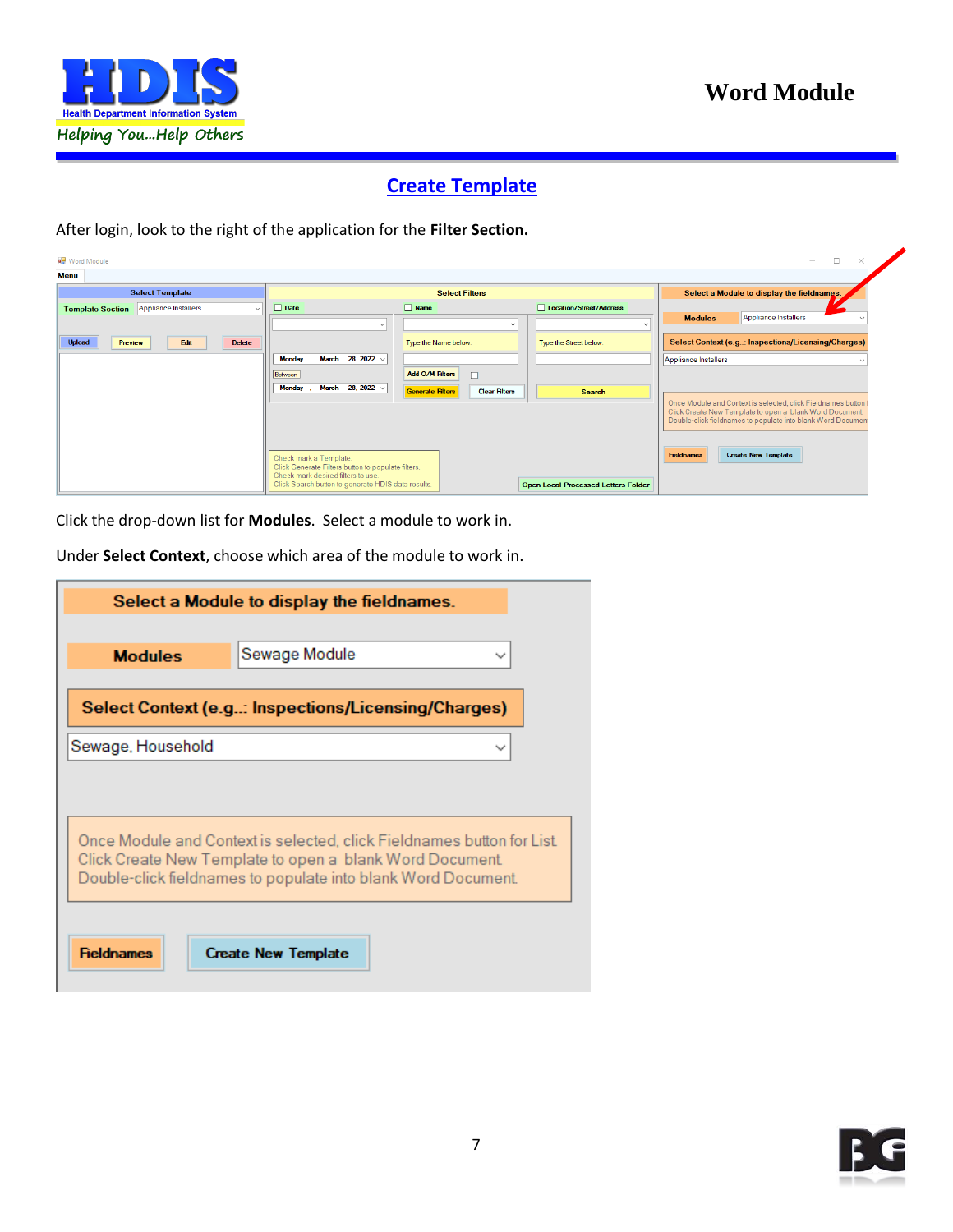

After choosing a Context, click the **Fieldnames** button.



A new window should appear as a table grid. This window will display all fieldnames and descriptions relating to the **Context** selected.

| <b>PH</b> Sewage Fieldnames |                            |                  |                    | П                                       | ×                   |
|-----------------------------|----------------------------|------------------|--------------------|-----------------------------------------|---------------------|
| <b>TABLENAME</b>            | <b>FIELDNAMEALIAS</b>      | <b>FIELDNAME</b> | <b>DESCRIPTION</b> | <b>CAPTION</b>                          | $\hat{\phantom{1}}$ |
| <b>SESIR</b>                | SESIR__IR_DATE             | IR_DATE          | Sewage, Househ     | Date                                    |                     |
| <b>SESIR</b>                | SESIR_IR_SP                | IR_SP            | Sewage, Househ     | Provider                                |                     |
| <b>SESIR</b>                | SESIR <sub>LIR</sub> INSP  | IR_INSP          | Sewage, Househ     | Inspectors name                         |                     |
| <b>SESIR</b>                | SESIR <sub>IR REAS</sub>   | IR REAS          | Sewage, Househ     | Reason                                  |                     |
| <b>SESIR</b>                | SESIR_IR_STA               | IR_STATUS        | Sewage, Househ     | <b>Status</b>                           |                     |
| <b>SESIR</b>                | SESIR IR REF               | IR REF NO        | Sewage, Househ     | Reference #                             |                     |
| <b>SESIR</b>                | SESIR_SAM_D                | SAM_DATE         | Sewage, Househ     | Sample date                             |                     |
| <b>SESIR</b>                | SESIR_IR_ST                | IR_ST            | Sewage, Househ     | Sample Taken                            |                     |
| <b>SESIR</b>                | SESIR_SS                   | SS               | Sewage, Househ     | Suspend Solid $\leq$                    |                     |
| <b>SESIR</b>                | SESIR_IR_SS                | IR_SS            | Sewage, Househ     | Suspend Solid                           |                     |
| <b>SESIR</b>                | SESIR_BOD                  | <b>BOD</b>       | Sewage, Househ     | $BOD \Leftrightarrow$                   |                     |
| <b>SESIR</b>                | SESIR <sub>__</sub> IR_BOD | IR_BOD           | Sewage, Househ     | <b>BOD</b>                              |                     |
| <b>SESIR</b>                | SESIR AMO                  | AMO              | Sewage, Househ     | Ammonia <>                              |                     |
| <b>SESIR</b>                | SESIR_IR_AMO               | IR_AMO           | Sewage, Househ     | Ammonia                                 |                     |
| SESIR                       | SESIR FEC                  | FFC.             | Sewane Househ      | <b>Eecal Coliform <math>\leq</math></b> |                     |

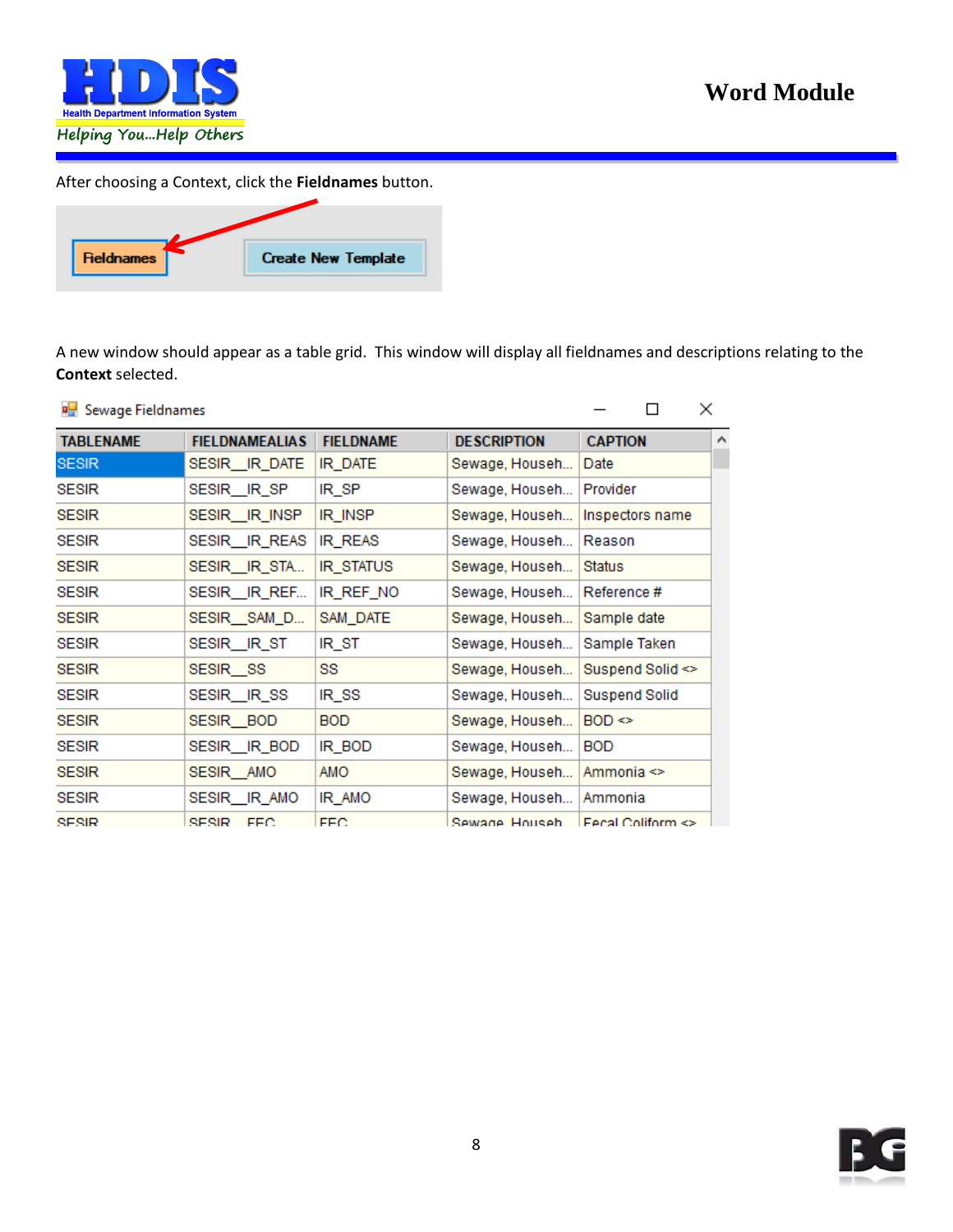

After looking over fieldnames, click the **Create New Template** button.

| <b>Fieldnames</b> | <b>Create New Template</b> |
|-------------------|----------------------------|

Clicking **Create New Template** opens a blank Microsoft Word document.

With the **fieldnames** window open, look for the variables of the fields to populate the template. Double-click the needed row and the program will automatically populate with the appropriate variable into the word document.

This column is what the program looks for during word replacement.

|                                                   |                            | W目り−じー |                |                                                                                                                                                                                                                                                                                  |                               |                 | Document1 - Microsoft Word  |                                           |                                                                                                                                                                                                                                                                                                                                                                         |                                                                                 |              | □                                                        | ×                                                                                                                                                                                                                                                                                                                                              |                                    |
|---------------------------------------------------|----------------------------|--------|----------------|----------------------------------------------------------------------------------------------------------------------------------------------------------------------------------------------------------------------------------------------------------------------------------|-------------------------------|-----------------|-----------------------------|-------------------------------------------|-------------------------------------------------------------------------------------------------------------------------------------------------------------------------------------------------------------------------------------------------------------------------------------------------------------------------------------------------------------------------|---------------------------------------------------------------------------------|--------------|----------------------------------------------------------|------------------------------------------------------------------------------------------------------------------------------------------------------------------------------------------------------------------------------------------------------------------------------------------------------------------------------------------------|------------------------------------|
| File                                              |                            | Home   | Insert         | Page Layout                                                                                                                                                                                                                                                                      | References                    | Mailings        | Review                      | View                                      | Grammarly                                                                                                                                                                                                                                                                                                                                                               |                                                                                 |              |                                                          | $\circ$ $\bullet$                                                                                                                                                                                                                                                                                                                              |                                    |
| Paste<br>Clipboard <b>Is</b><br>$\vert$ L $\vert$ | Y.<br>B<br>$\triangleleft$ |        | Calibri (Body) | <b>B</b> $I$ <b>U</b> $\rightarrow$ abe $\mathbf{x}_2$ $\mathbf{x}^2$ $\mathbf{B}$ $\mathbf{E}$ $\mathbf{E}$ $\mathbf{E}$ $\mathbf{E}$ $\mathbf{E}$ $\mathbf{E}$<br>$A - B$ $\rightarrow$ $A - A$ $\rightarrow$ $A - A$ $\rightarrow$ $B - B$ $\rightarrow$ $B + B$<br>Font Fall | 세비 세 日* 細* 福* 健健<br>Paragraph | $\sim$ 100 $\%$ | AaBbCcDc<br><b>T</b> Normal |                                           | AaBbCcDc AaBbCc<br><b>T No Spaci Heading 1</b><br>Styles                                                                                                                                                                                                                                                                                                                | Ą<br>Change<br>$\overline{\mathbf{v}}$<br>Styles *<br>$\overline{\mathbb{F}_M}$ | æ<br>Editing | G<br>Open<br>Grammarly<br>Grammarly<br><b>CONTRACTOR</b> |                                                                                                                                                                                                                                                                                                                                                | $\overline{\overline{\mathbb{Q}}}$ |
|                                                   |                            |        |                | Inspection Date: << SESIR IR DATE>>                                                                                                                                                                                                                                              |                               |                 |                             |                                           |                                                                                                                                                                                                                                                                                                                                                                         |                                                                                 |              |                                                          |                                                                                                                                                                                                                                                                                                                                                | ▲                                  |
|                                                   |                            |        |                |                                                                                                                                                                                                                                                                                  |                               |                 |                             | S<br>S<br>S<br>S<br>S<br>S<br>S<br>S<br>S | <b>B</b> Sewage Fieldnames<br><b>TAI FIELDNAMEALIAS</b><br>S SESIR_IR_DATE<br>S SESIR_IR_SP<br>S   SESIR__IR_INSP<br>S   SESIR_IR_REAS<br>S   SESIR_IR_STATUS<br>SESIR_IR_REF_NO<br>SESIR_SAM_DATE<br>SESIR_IR_ST<br>SESIR_SS<br>SESIR_IR_SS<br>SESIR_BOD<br>SESIR_IR_BOD<br>S SESIR_AMO<br>S   SESIR__IR_AMO<br>S SESIR FEC<br>SESIR_IR_FEC<br>SESIR_DO<br>SESIR IR DO |                                                                                 |              | -                                                        | $\Box$<br><b>CAPTION</b><br>Il 9 Date<br>Il 9 Provider<br>I Sinspectors<br>I & Reason<br>I S Status<br>Il S Reference #<br><b>§Sample d</b><br>Il § Sample Ta<br><b>\$Suspend</b><br>I Suspend<br>$f$ SBOD $\Leftrightarrow$<br>I S BOD<br>/ § Ammonia<br>Il 9 Ammonia<br>Il S Fecal Colif<br>Il S Fecal Colif<br>I SDissolved<br>IS Dissolved | ×<br>$\wedge$<br>v                 |

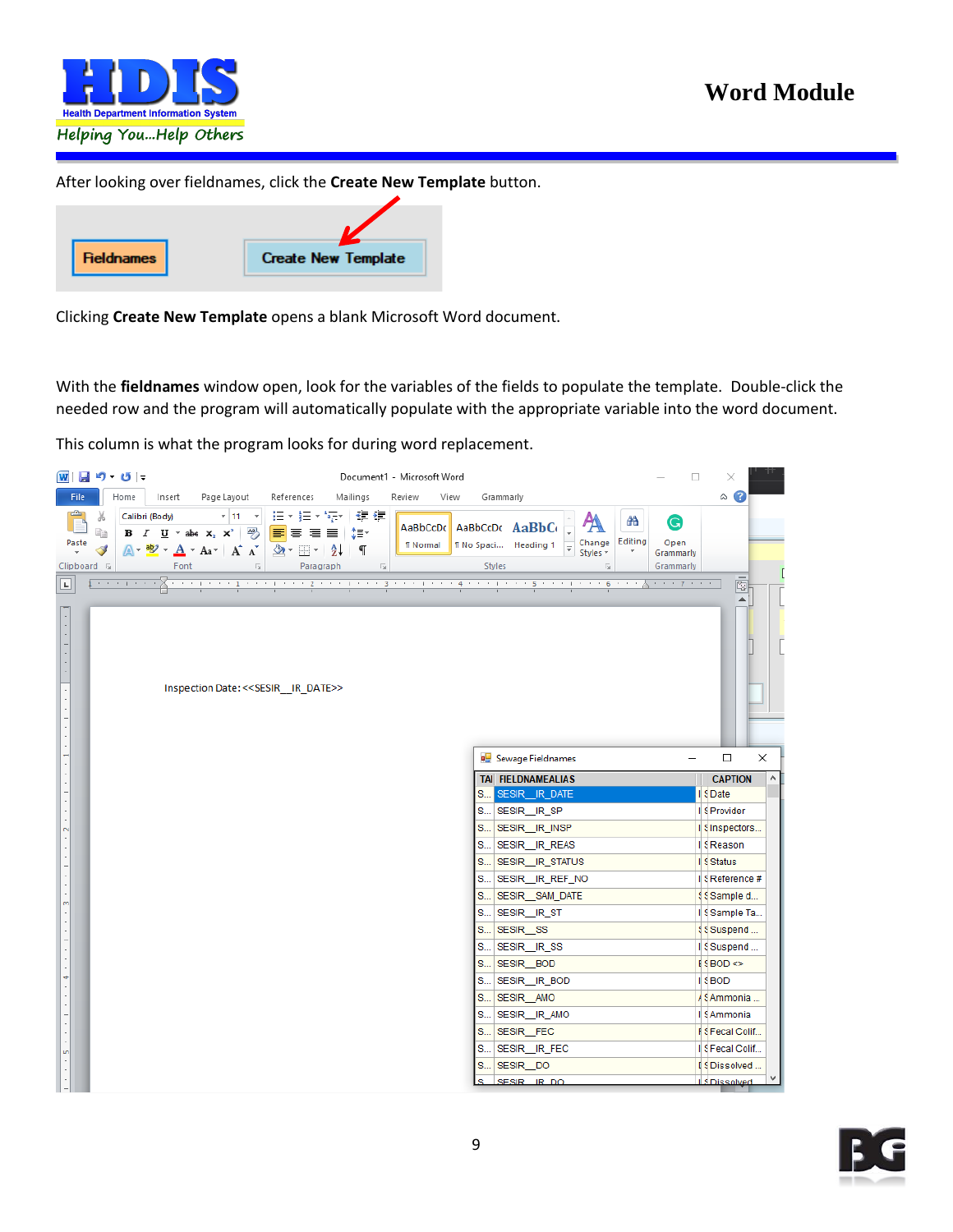

Once the template is finished, click save and save the template file in an easy to access location.

For now, new templates that are created will still need to be uploaded to **Word Module** after creation.

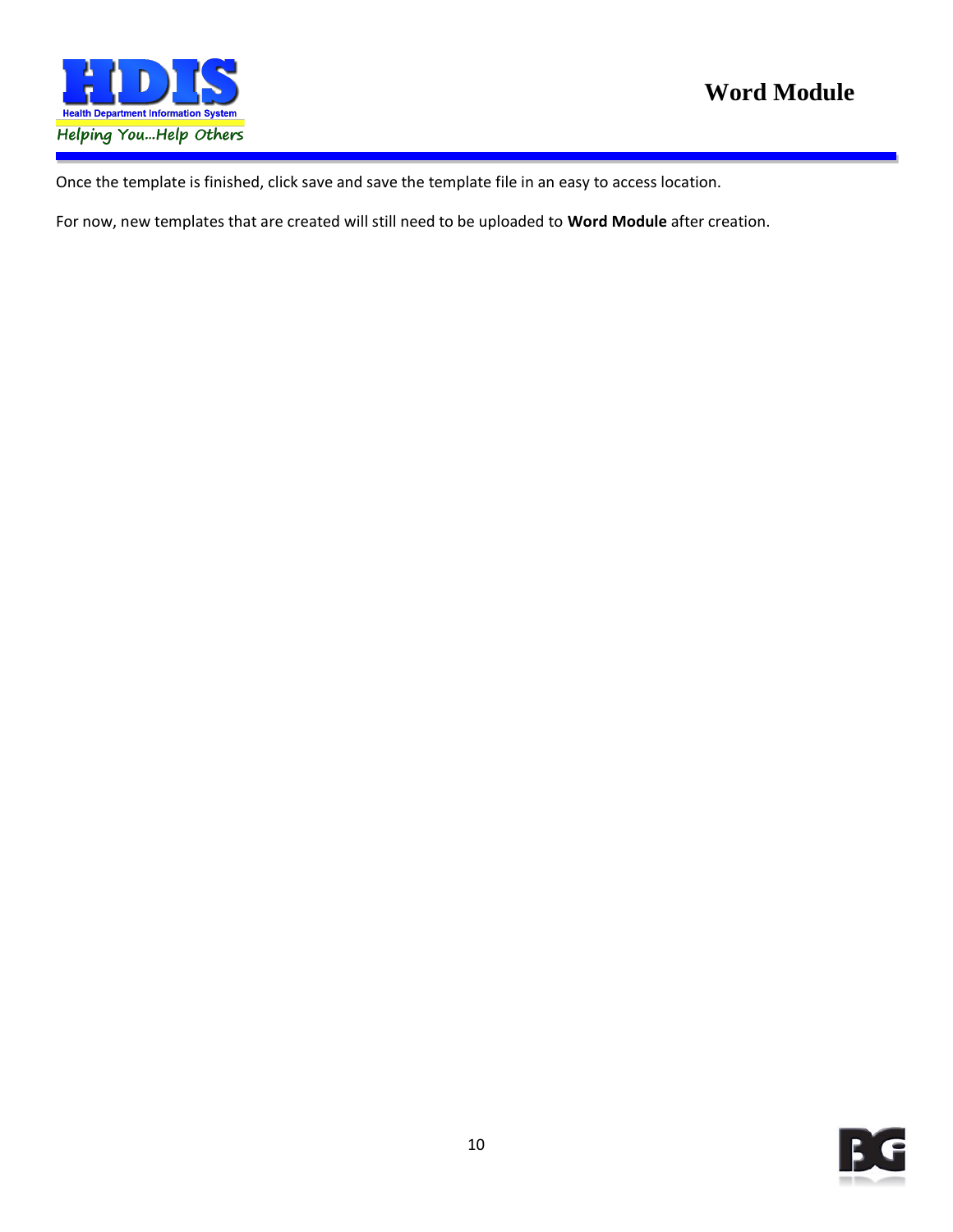

### **Edit Template**

7

<span id="page-10-0"></span>Check-mark the template to edit and click the **Edit** button.

|                             |                | Select Template |               |
|-----------------------------|----------------|-----------------|---------------|
| <b>Upload</b>               | <b>Preview</b> | Edit            | <b>Delete</b> |
| <b>Sewage Template.docx</b> |                |                 |               |
| someSewageTest.docx         |                |                 |               |
| <b>Good_SewageTest.docx</b> |                |                 |               |
| <b>SES</b> test.docx        |                |                 |               |
| <b>SESCHG</b> test.docx     |                |                 |               |
| <b>SESCHX</b> test.docx     |                |                 |               |
| SESIR_test.docx             |                |                 |               |
| OnlySESCHX.docx             |                |                 |               |
| <b>SESCHG2.docx</b>         |                |                 |               |
| <b>SESIR Edited.docx</b>    |                |                 |               |
| IR.docx                     |                |                 |               |
| IR2.docx                    |                |                 |               |
| IR3.docx                    |                |                 |               |
| Test variable.docx          |                |                 |               |
| <b>New Template.docx</b>    |                |                 |               |
|                             |                |                 |               |

A word document should open with the original contents of the check-marked template.

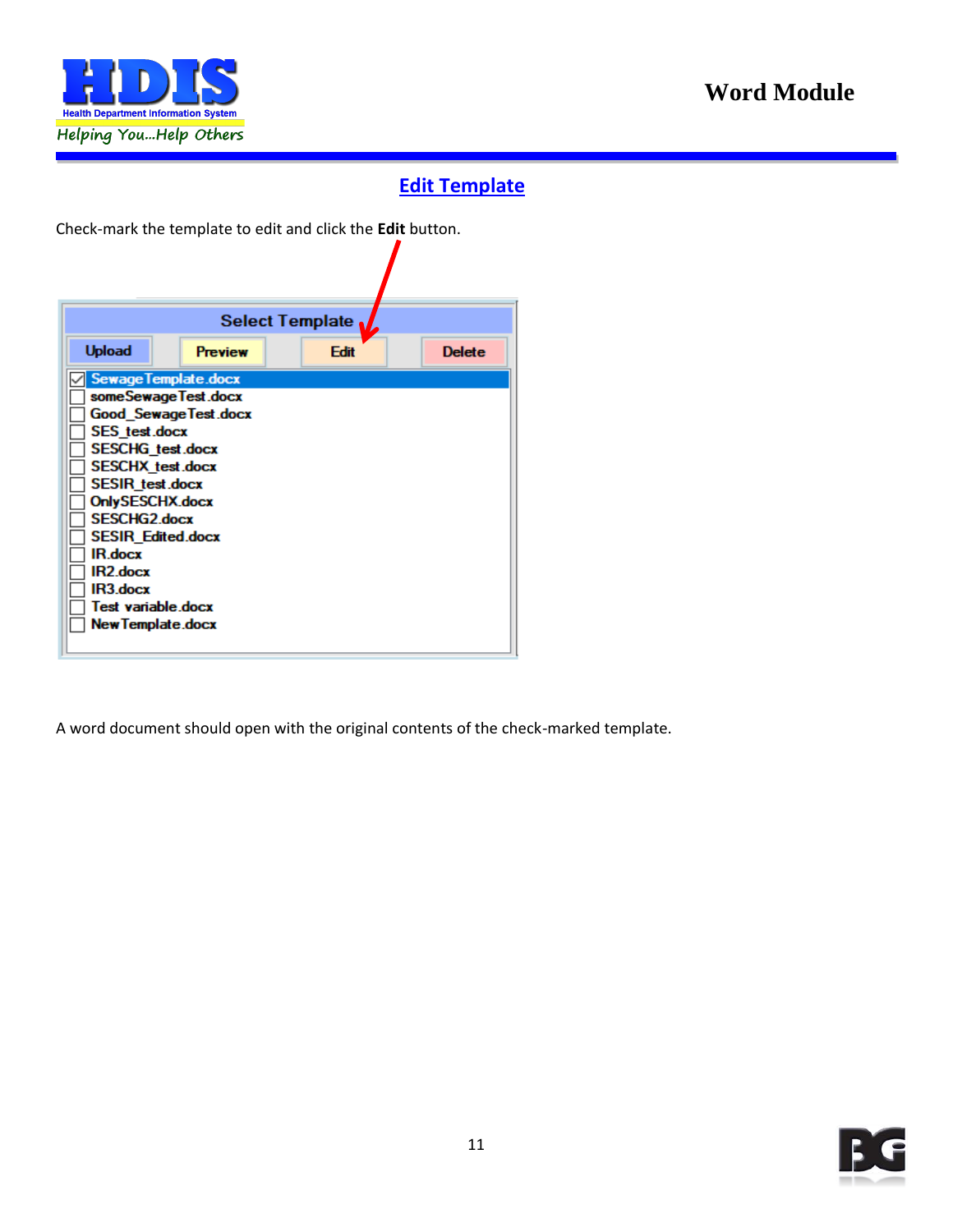



When finished, close out of the word document by clicking the **X** at the top right corner of the page.

The newly added contents will automatically save and upload to the database.

No further actions are needed when editing.

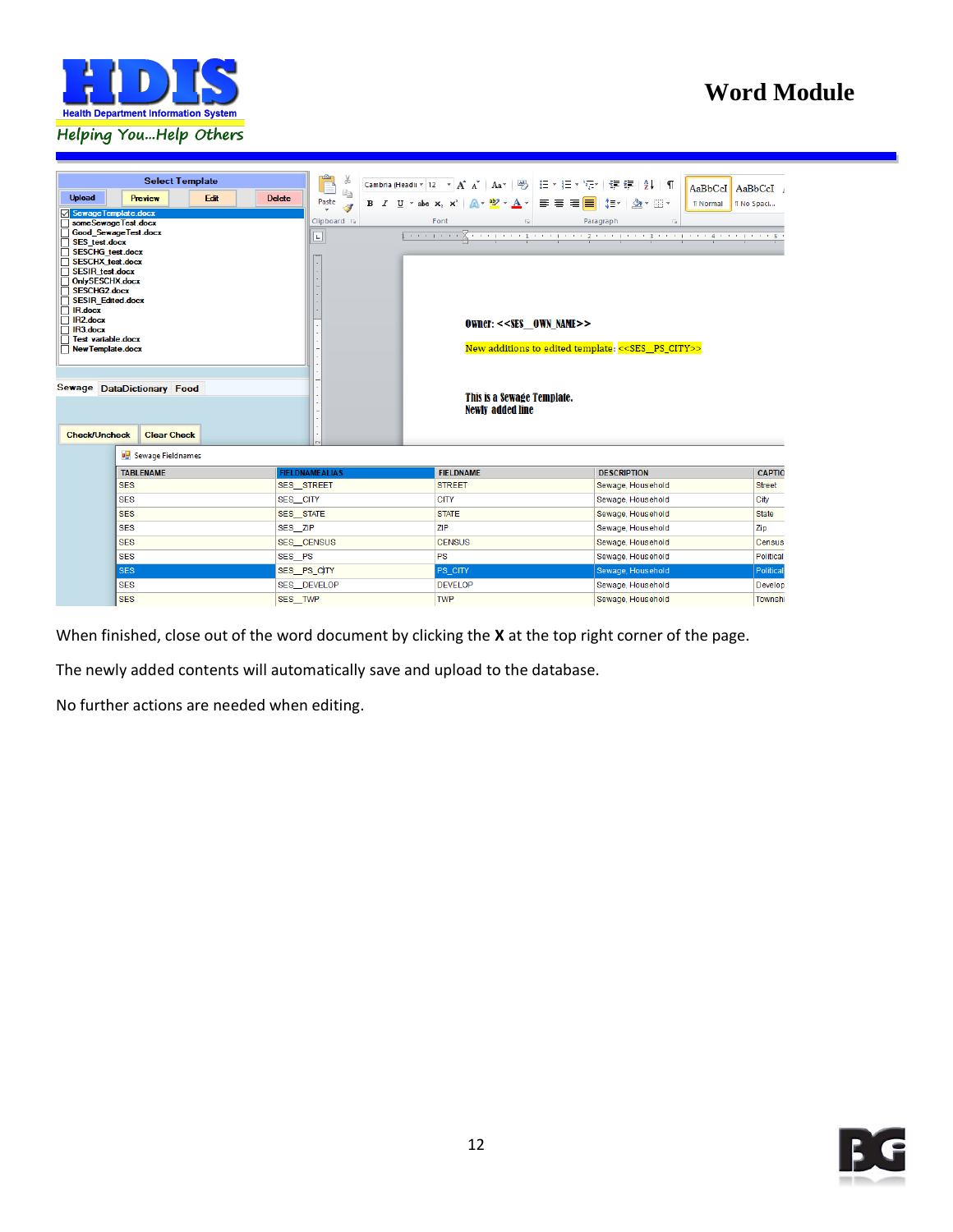

#### **Upload Template**

<span id="page-12-0"></span>Select the appropriate module section where the new template belongs.

#### Word Module

| <b>Menu</b>             |                                                                                                                                                                                                                      |  |  |  |  |  |
|-------------------------|----------------------------------------------------------------------------------------------------------------------------------------------------------------------------------------------------------------------|--|--|--|--|--|
| <b>Select Template</b>  |                                                                                                                                                                                                                      |  |  |  |  |  |
| <b>Template Section</b> | <b>Appliance Installers</b>                                                                                                                                                                                          |  |  |  |  |  |
|                         | Appliance Installers<br>Body Art                                                                                                                                                                                     |  |  |  |  |  |
| <b>Upload</b>           | Food Module - FSO/RFE<br>Previe Food Module - Mobile                                                                                                                                                                 |  |  |  |  |  |
|                         | Food Module - Temporary<br>Food Module - Vending<br>Open Burning<br>Parks/Camps<br>Parks/Camps - Resident<br>Plumbing - Commercial Module<br>Plumbing - Contractors<br>Plumbing - Residential Module<br>Pools Module |  |  |  |  |  |
|                         | Private Water Systems Contractors<br>Private Water Systems<br><b>Public Health Nuisances</b><br>Rabies Module<br>Schools<br>Sewage Module<br>Sewer Water Installers                                                  |  |  |  |  |  |

To upload a template into Word Module, click the **Upload** button.

| Select remplate                                                                                                                                                                                              |      |               |  |  |  |  |
|--------------------------------------------------------------------------------------------------------------------------------------------------------------------------------------------------------------|------|---------------|--|--|--|--|
| <b>Upload</b><br>Preview                                                                                                                                                                                     | Edit | <b>Delete</b> |  |  |  |  |
| <b>Sewage Template.docx</b><br>someSewageTest.docx<br><b>Good SewageTest.docx</b><br><b>SES</b> test.docx<br><b>SESCHG</b> test.docx<br><b>SESCHX</b> test.docx<br><b>SESIR</b> test.docx<br>OnlySESCHX.docx |      |               |  |  |  |  |
| <b>SESCHG2</b> docx<br><b>SESIR Edited.docx</b><br><b>IR.docx</b><br>IR2.docx<br>IR3.docx<br>Test variable.docx                                                                                              |      |               |  |  |  |  |

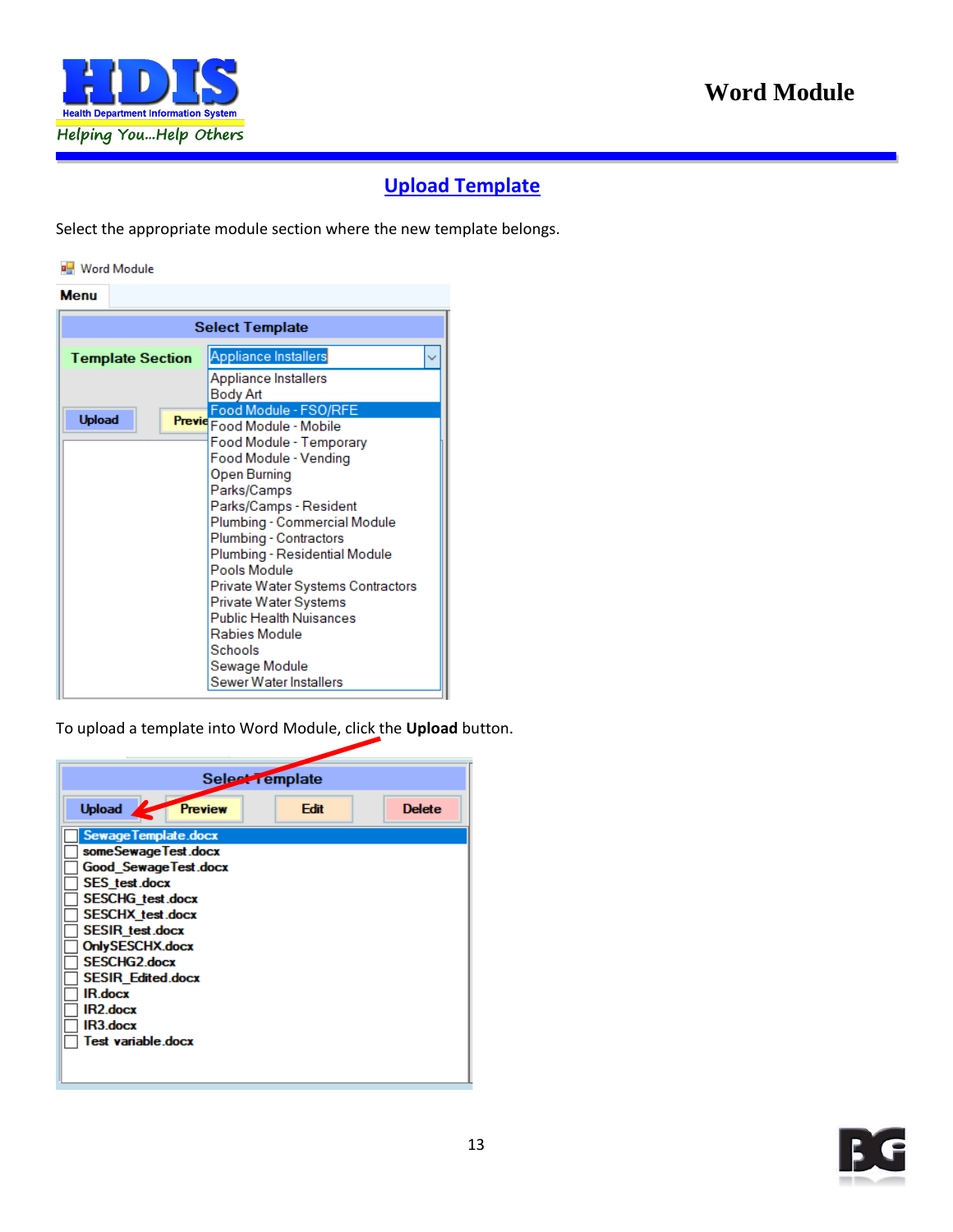

A File Explorer should appear.

Select the Template, then click Open.



After clicking **Open**, the template will automatically upload to the database.

Then, you should quickly see the newly added template in the Template's list.

|                                                                                                                                                                      |                | <b>Select Template</b> |               |
|----------------------------------------------------------------------------------------------------------------------------------------------------------------------|----------------|------------------------|---------------|
| <b>Upload</b>                                                                                                                                                        | <b>Preview</b> | dit                    | <b>Delete</b> |
| Sewage Template.docx<br>someSewageTest.docx<br>Good_SewageTest.docx<br><b>SES</b> test.docx<br><b>SESCHG</b> test.docx<br><b>SESCHX</b> test.docx<br>SESIR_test.docx |                |                        |               |
| OnlySESCHX.docx<br><b>SESCHG2.docx</b><br><b>SESIR Edited.docx</b><br>IR.docx<br>IR2.docx<br>IR3.docx<br>Test variable.docx<br><b>New Template.docx</b>              |                |                        |               |

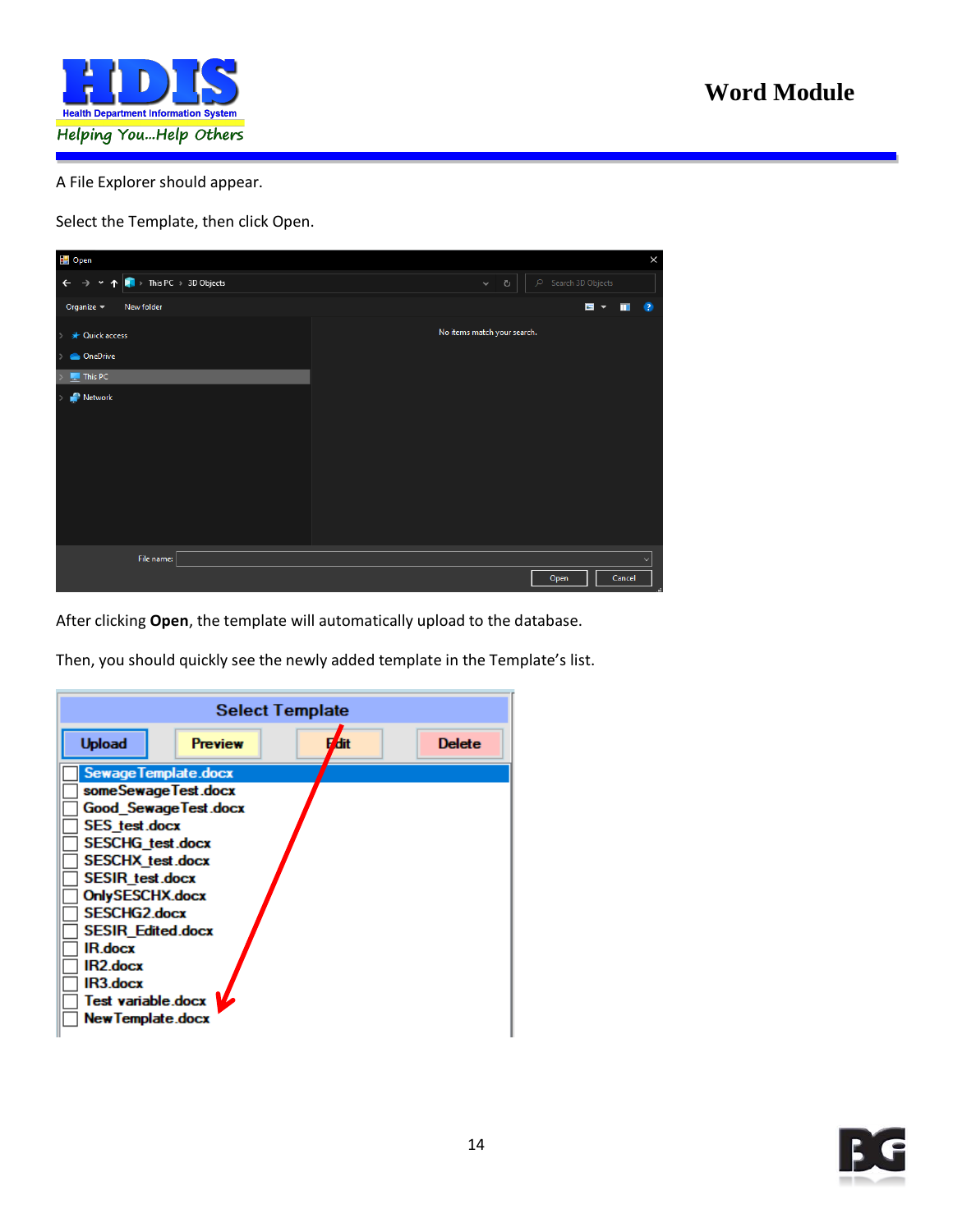

#### **Preview**

<span id="page-14-0"></span>To **Preview** a Template, check mark the template and click the **Preview** button.

This action opens up the selected template as a word document in 'Read-Only' mode.

| <b>Select Template</b>   |                       |      |               |  |
|--------------------------|-----------------------|------|---------------|--|
| <b>Upload</b>            | <b>Preview</b>        | Edit | <b>Delete</b> |  |
| Sewage Template.docx     |                       |      |               |  |
| someSewageTest.docx      |                       |      |               |  |
|                          | Good Sewage Test.docx |      |               |  |
| <b>SES</b> test docx     |                       |      |               |  |
| SESCHG_test.docx         |                       |      |               |  |
| <b>SESCHX</b> test.docx  |                       |      |               |  |
| SESIR_test.docx          |                       |      |               |  |
| OnlySESCHX.docx          |                       |      |               |  |
| <b>SESCHG2.docx</b>      |                       |      |               |  |
| <b>SESIR Edited.docx</b> |                       |      |               |  |

To get out of Preview, just close the document.

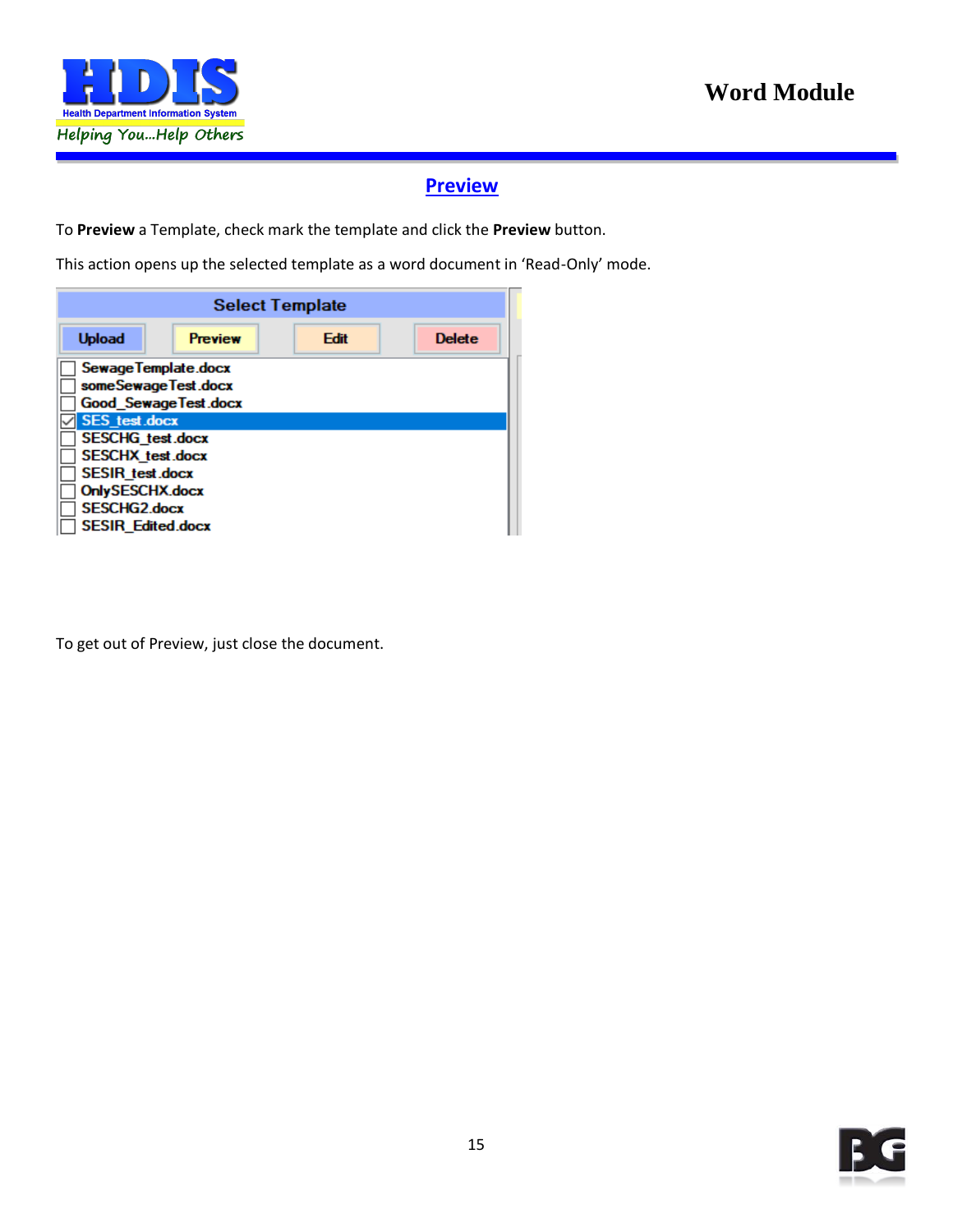

#### **Filter Generation and Use**

<span id="page-15-0"></span>Word Module has been designed to use **Filters** in a unique way.

Instead of having pre-populated Filters, Word Module looks at the templates for instructions.

Select the Template of desired use by check marking the box next to the name.

|                                                                                                                                                                            |                | Select Templat |               |
|----------------------------------------------------------------------------------------------------------------------------------------------------------------------------|----------------|----------------|---------------|
| <b>Upload</b>                                                                                                                                                              | <b>Preview</b> | <b>Edit</b>    | <b>Delete</b> |
| Sewage Template.docx<br>someSewageTest.docx<br><b>Good Sewage Test docx</b>                                                                                                |                |                |               |
| <b>SES</b> test.docx<br><b>SESCHG</b> test.docx<br><b>SESCHX</b> test.docx<br><b>SESIR</b> test.docx<br>OnlySESCHX.docx<br><b>SESCHG2.docx</b><br><b>SESIR Edited.docx</b> |                |                |               |

Once a template is selected, click the **Generate Filters** button in the Filters section.

|                                                                                                    | <b>Select Filters</b>                                              |                                            |
|----------------------------------------------------------------------------------------------------|--------------------------------------------------------------------|--------------------------------------------|
| <b>Date</b>                                                                                        | <b>Name</b>                                                        | <b>Location/Street/Address</b>             |
| $\checkmark$                                                                                       | $\checkmark$<br>Type the Name below:                               | $\checkmark$<br>Type the Street below:     |
| <b>Monday</b><br>March<br>28, 2022 $\sqrt{ }$<br>Between<br>28, 2022 $\sqrt{ }$<br>Monday<br>March | Add O/M Filters<br><b>Clear Filters</b><br><b>Generate Filters</b> | <b>Search</b>                              |
|                                                                                                    |                                                                    |                                            |
| Check mark a Template.<br>Click Generate Filters button to populate filters.                       |                                                                    |                                            |
| Check mark desired filters to use.<br>Click Search button to generate HDIS data results.           |                                                                    | <b>Open Local Processed Letters Folder</b> |

After **Generate Filters** runs, the **Date**, **Name**, and **Location/Street/Address** sections should be populated with filter choices.

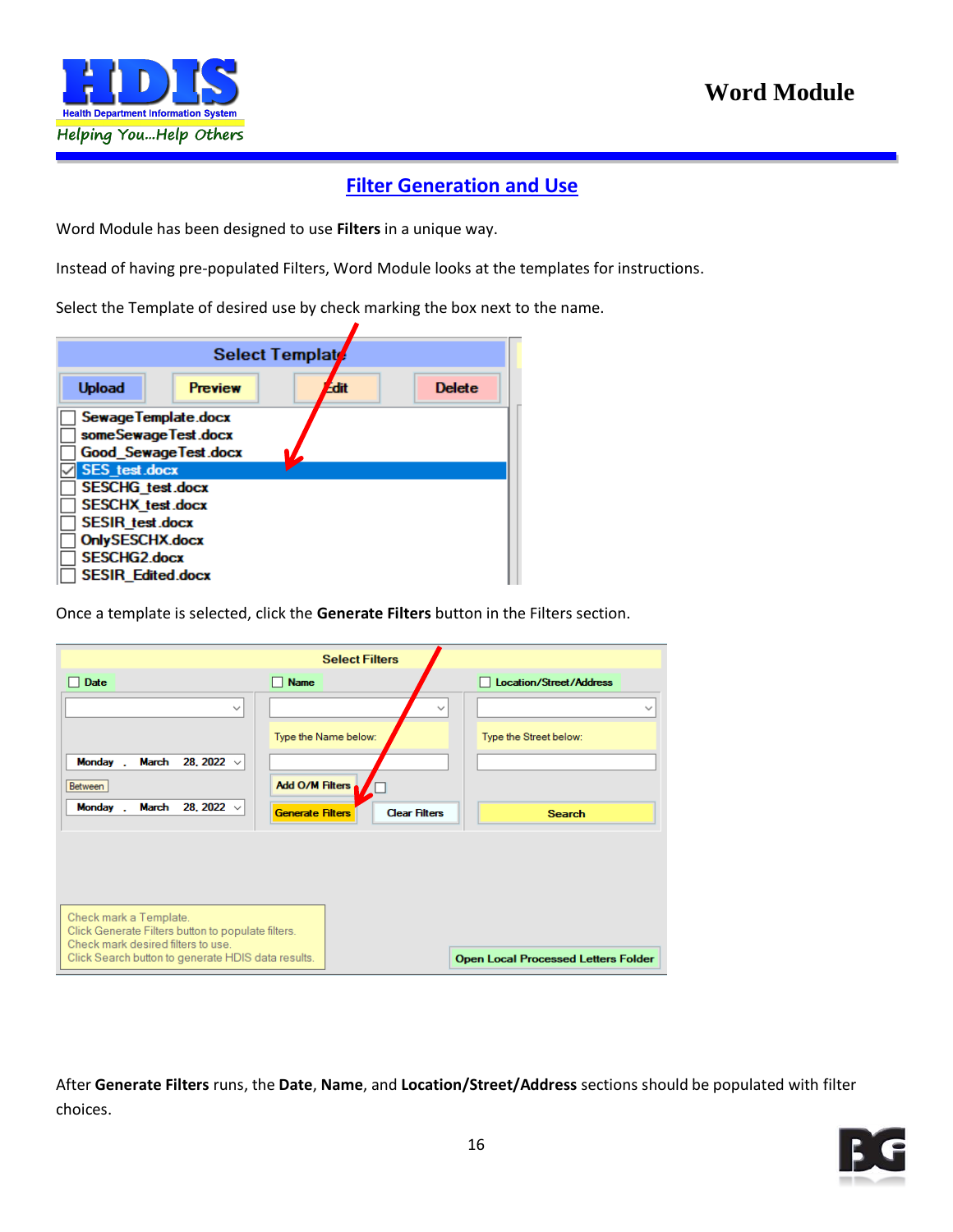

The fields generated in these sections are based off of the fieldnames found in the selected template.

|                                                                  |                         | <b>Select Filters</b> |                                            |
|------------------------------------------------------------------|-------------------------|-----------------------|--------------------------------------------|
| <b>Date</b>                                                      | <b>Name</b>             |                       | <b>Location/Street/Address</b>             |
| Site Approval Date<br>$\checkmark$                               | Owner's Name            | $\checkmark$          | <b>Street</b><br>$\checkmark$              |
| Site Approval Date<br>Plan submission date<br>Plan approval date | Type the Name below:    |                       | Type the Street below:                     |
| Soil Last Tested<br>Permit extension app.<br><b>NPDES</b> date   | <b>Add O/M Filters</b>  |                       |                                            |
| Date motor installed<br>Date Pumped                              | <b>Generate Filters</b> | <b>Clear Filters</b>  | <b>Search</b>                              |
| Date Pumped 2                                                    |                         |                       |                                            |
| Date Pumped 3                                                    |                         |                       |                                            |
| Date Pumped 4                                                    |                         |                       |                                            |
| Date Pumped 5                                                    |                         |                       |                                            |
| Primary service date                                             |                         |                       |                                            |
| Secondary Service date                                           |                         |                       |                                            |
| Dispersal service date                                           |                         |                       |                                            |
| Disposal service date                                            | ilate filters           |                       |                                            |
| Con.-date paid                                                   |                         |                       |                                            |
| Date/Time record was created<br>Date                             | S data results.         |                       | <b>Open Local Processed Letters Folder</b> |
| Date Paid O/M Charge                                             |                         |                       |                                            |
| 1st Quarter date paid                                            |                         |                       |                                            |
| 2nd Quarter date paid                                            |                         |                       |                                            |
| 3rd Quarter date paid                                            |                         |                       |                                            |
| 4th Quarter date paid                                            |                         |                       |                                            |
| Date/Time record was created                                     | bte                     |                       |                                            |
| $P_{\text{max}}$ as Association                                  |                         |                       |                                            |

**For blank searches, leave the text boxes blank and check-mark the filter type.**

| <b>Select Filters</b> |                  |                                                                                       |
|-----------------------|------------------|---------------------------------------------------------------------------------------|
| <b>Name</b>           |                  | Location/Street/Address                                                               |
| <b>Owner's Name</b>   |                  | <b>Mail to Street</b><br>$\checkmark$                                                 |
| Type the Name below:  |                  | Type the Street below:                                                                |
|                       |                  |                                                                                       |
|                       |                  |                                                                                       |
|                       |                  |                                                                                       |
| <b>Date</b><br>∨      | <b>Name</b><br>∨ | $\mathbf{r}$ . The set of $\mathbf{r}$<br><b><del>○</del></b> Location/Street/Address |

To use the Filters, make sure to check mark the sections of desired use. If no sections are check marked it will run a default search.

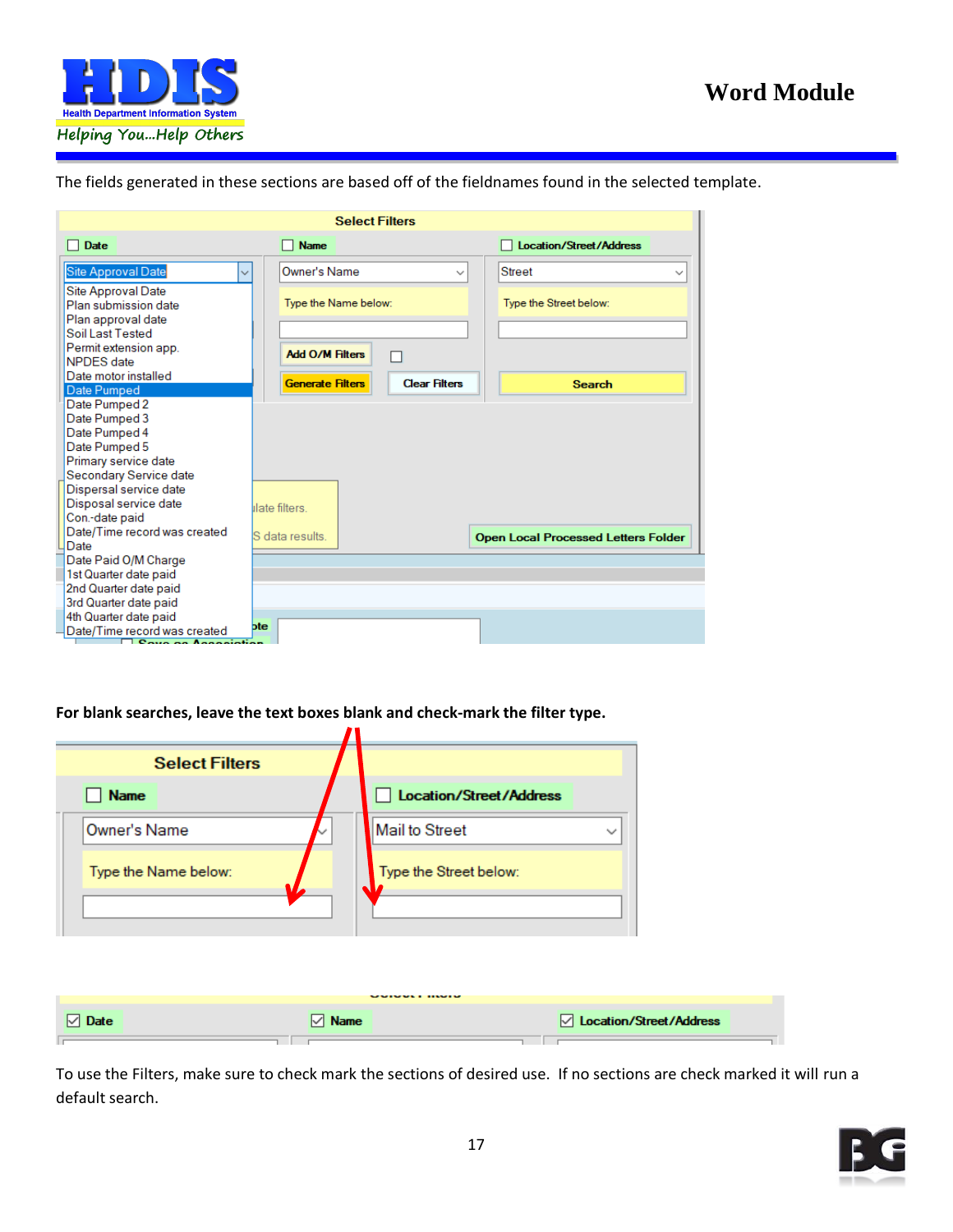

#### **Search for Data**

Once the Filters section is set, click the **Search** button.

|                                                                                                                    | <b>Select Filters</b>                           |                                            |
|--------------------------------------------------------------------------------------------------------------------|-------------------------------------------------|--------------------------------------------|
| <b>Date</b>                                                                                                        | <b>Name</b>                                     | <b>Location/Street/Address</b><br>. .      |
| Site Approval Date<br>$\checkmark$                                                                                 | Owner's Name<br>$\checkmark$                    | <b>Street</b><br>$\checkmark$              |
|                                                                                                                    | Type the Name below:                            | Type the Street below:                     |
| 28, 2022 $\sqrt{ }$<br><b>Monday</b><br>March                                                                      |                                                 |                                            |
| Between                                                                                                            | <b>Add O/M Filters</b>                          |                                            |
| Monday<br>March<br>28, 2022 $\sqrt{ }$                                                                             | <b>Clear Filters</b><br><b>Generate Filters</b> | <b>Search</b>                              |
|                                                                                                                    |                                                 |                                            |
|                                                                                                                    |                                                 |                                            |
|                                                                                                                    |                                                 |                                            |
| Check mark a Template.<br>Click Generate Filters button to populate filters.<br>Check mark desired filters to use. |                                                 |                                            |
| Click Search button to generate HDIS data results.                                                                 |                                                 | <b>Open Local Processed Letters Folder</b> |

Data should now appear at the bottom of the window.

If nothing appears, refine the search to display more results.

| <b>Results</b>                                                        |                                            |                      |                        |                     |
|-----------------------------------------------------------------------|--------------------------------------------|----------------------|------------------------|---------------------|
| <b>Sort Results:</b>                                                  | <b>Note</b>                                |                      |                        |                     |
| <b>Street</b><br>$\checkmark$                                         | □ Save as Association                      |                      |                        |                     |
| <b>Owner's Name</b><br>$\checkmark$                                   | Sewage Notices                             |                      |                        |                     |
| Clear<br><b>Check/Uncheck</b><br><b>Record Total:</b><br><b>Check</b> | <b>Save in Batch</b><br><b>Batch Name:</b> |                      |                        | <b>Process Data</b> |
| <b>OWN_NAME</b>                                                       | <b>OWN_STREET</b>                          | <b>OWN_CITY</b>      | <b>OWN_STATE</b>       | OWN ^               |
| BILLY GOET 123456789123456789123456789123456789126                    | <b>TEST STREET</b>                         | <b>TEST CITY</b>     |                        | X                   |
| BILLY GOET 123456789123456789123456789123456789126                    | <b>TEST STREET</b>                         | <b>TEST CITY</b>     |                        | 44                  |
| BILLY GOET 123456789123456789123456789123456789126                    | <b>TEST STREET</b>                         | <b>TEST CITY</b>     |                        | 44                  |
| BILLY GOET 123456789123456789123456789123456789126                    | <b>TEST STREET</b>                         | <b>TEST CITY</b>     | Finished loading data. | 44                  |
|                                                                       |                                            |                      |                        |                     |
| <b>POWELL, STEVEN</b>                                                 | 15951 AKRON CANFIELD ROAD                  | <b>BERLIN CENTER</b> | OK                     | 01                  |
| <b>POWELL, STEVEN</b>                                                 | 15951 AKRON CANFIELD ROAD                  | <b>BERLIN CENTER</b> | UП                     | $-10^{-}$           |
| <b>POWELL, STEVEN</b>                                                 | 15951 AKRON CANFIELD ROAD                  | <b>BERLIN CENTER</b> | OH                     | 44401               |
| <b>POWELL STEVEN</b>                                                  | 15951 AKRON CANFIELD ROAD                  | <b>BERLIN CENTER</b> | OH                     | 44401 V             |
| $\left\langle \right\rangle$                                          |                                            |                      |                        | ⋗                   |

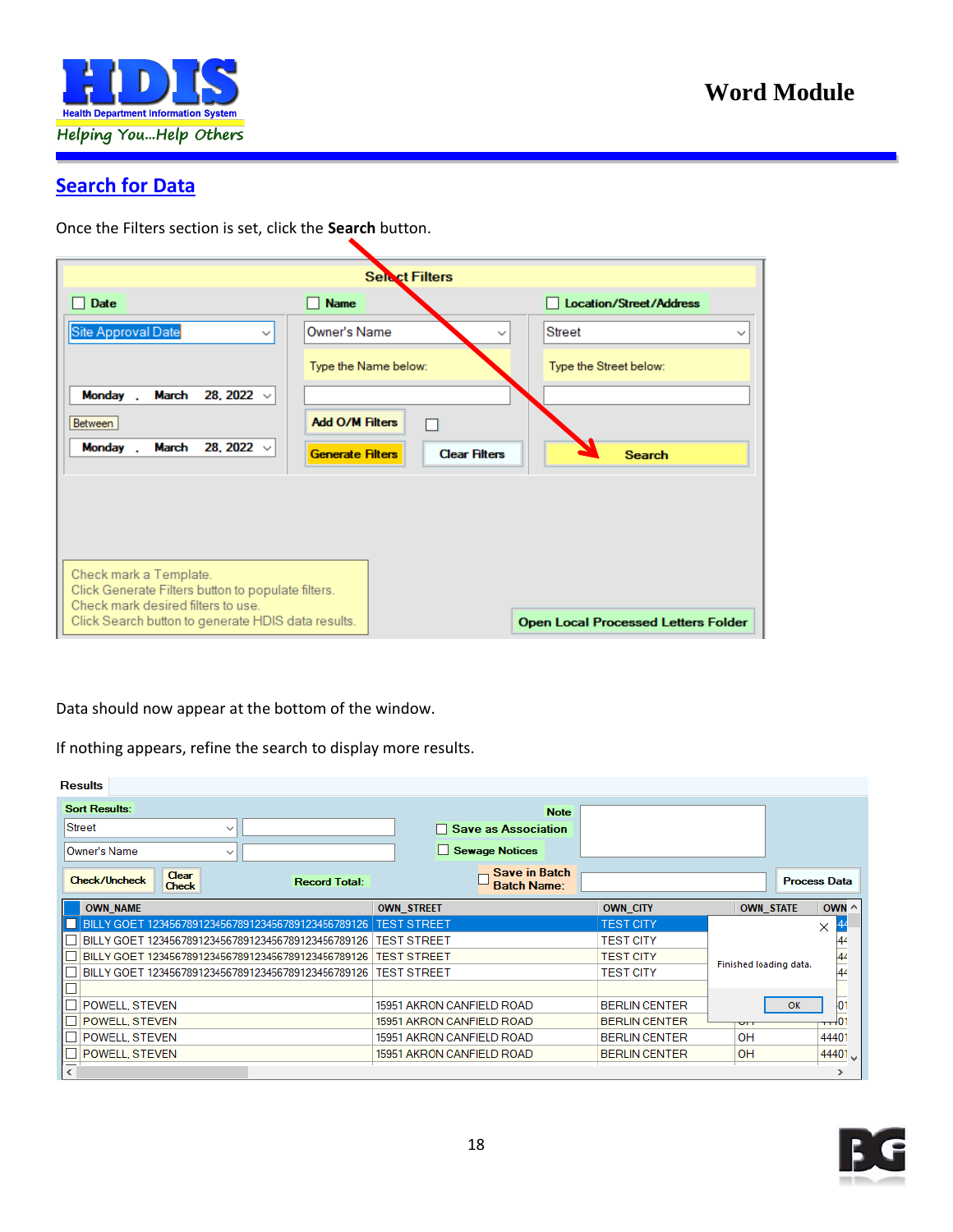

#### **Sort Data Results and Process**

<span id="page-18-0"></span>The first sort drop down box is for **Location/Street/Address** filters and the second drop down box is for **Name** filters.

This area with the empty text boxes is for quick and instant data display sorting.

As soon as the text typed is deleted, the data should default back to the initial search results.

| <b>Results</b>                                     |                                                                  |                                            |                  |                  |                     |
|----------------------------------------------------|------------------------------------------------------------------|--------------------------------------------|------------------|------------------|---------------------|
| <b>Sort Results:</b>                               |                                                                  | <b>Note</b>                                |                  |                  |                     |
| Street<br>$\checkmark$                             |                                                                  | □ Save as Association                      |                  |                  |                     |
| Owner's Name<br>$\checkmark$                       |                                                                  | Sewage Notices                             |                  |                  |                     |
| Clear<br><b>Check/Uncheck</b><br><b>Check</b>      | <b>Record Total: 324</b>                                         | <b>Save in Batch</b><br><b>Batch Name:</b> |                  |                  | <b>Process Data</b> |
| <b>OWN NAME</b>                                    |                                                                  | <b>OWN STREET</b>                          | <b>OWN CITY</b>  | <b>OWN STATE</b> | OWN $\wedge$        |
| BILLY GOET 123456789123456789123456789123456789126 |                                                                  | <b>TEST STREET</b>                         | <b>TEST CITY</b> | OH               | 44444               |
| BILLY GOET 123456789123456789123456789123456789126 |                                                                  | <b>TEST STREET</b>                         | <b>TEST CITY</b> | OH               | 44444               |
|                                                    | BILLY GOET 123456789123456789123456789123456789126   TEST STREET |                                            | <b>TEST CITY</b> | OH               | 44444               |
|                                                    | BILLY GOET 123456789123456789123456789123456789126   TEST STREET |                                            | <b>TEST CITY</b> | OH               | 44444               |

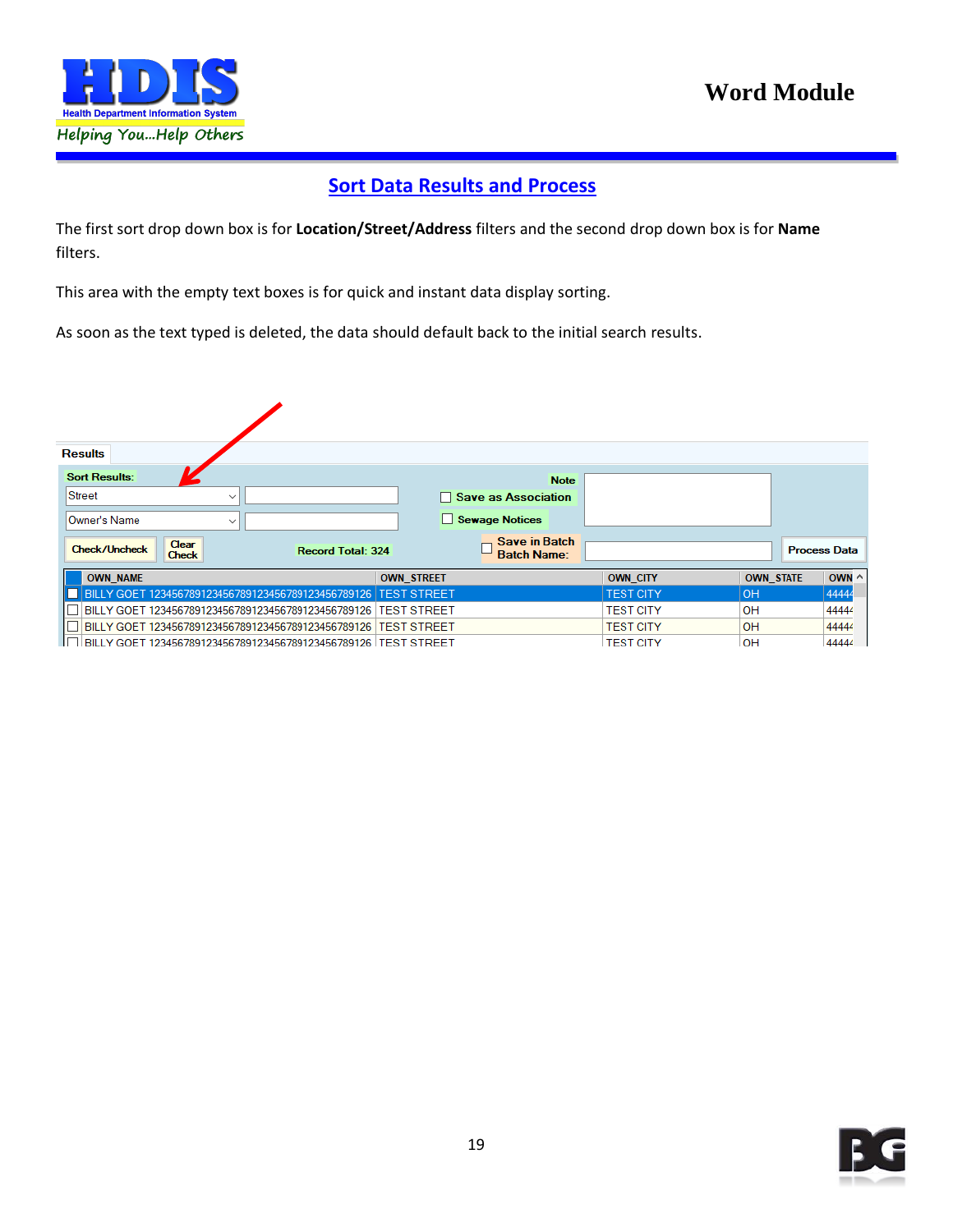

#### Check mark rows to process.

Click the Check/Uncheck or Clear Check buttons for quick selections.

| <b>Results</b>                                                            |                                            |                           |                  |                     |
|---------------------------------------------------------------------------|--------------------------------------------|---------------------------|------------------|---------------------|
| <b>Sort Results:</b>                                                      | <b>Note</b>                                |                           |                  |                     |
| Street<br>$\checkmark$                                                    | $\Box$ Save as Association                 |                           |                  |                     |
| Owner's Name<br>$\checkmark$                                              | Sewage Notices                             |                           |                  |                     |
| Clear<br><b>Check/Uncheck</b><br><b>Record Total: 324</b><br><b>Check</b> | <b>Save in Batch</b><br><b>Batch Name:</b> |                           |                  | <b>Process Data</b> |
| <b>OWN NAME</b>                                                           | <b>OWN STREET</b>                          | <b>NWN_CITY</b>           | <b>OWN STATE</b> | OWN $\wedge$        |
| BILLY GOET 123456789123456789123456789123456789126                        | <b>TEST STREET</b>                         | <b>TEST</b><br><b>NTY</b> | OH               | 44444               |
| BILLY GOET 123456789123456789123456789123456789126                        | <b>TEST STREET</b>                         | <b>TEST CITY</b>          | OΗ               | 44444               |
| V COET 193466780193466780193466780193466780196 TEST STDEET                |                                            | <b>TEST CITY</b>          | <b>OH</b>        | <b>AAAAA</b>        |

To save the letters generated as a **Batch**, check mark the "**Save in Batch**" button and create a name for the Batch. This step must be done before **Processing** the data. All Batch items will be saved as an **Association**.

To save the letters into HDIS **Associations**, check-mark "**Save as Association**," with the option of typing a "**Note**" in the note field. This step must also be done before **Processing** the data.

To view the saved PDF as an **Association**, open HDIS and navigate to the Module > Record, and press **Alt-N** to open Associations. The generated word letter should be seen in the list.

Once rows are selected, click the **Process Data** button.

| <b>Results</b>                                     |                                                                  |                                            |                  |                  |                     |
|----------------------------------------------------|------------------------------------------------------------------|--------------------------------------------|------------------|------------------|---------------------|
| <b>Sort Results:</b>                               |                                                                  | <b>Note</b>                                |                  |                  |                     |
| Street                                             | $\checkmark$                                                     | $\Box$ Save as Association                 |                  |                  |                     |
| Owner's Name                                       | $\checkmark$                                                     | Sewage Notices                             |                  |                  |                     |
| Clear<br><b>Check/Uncheck</b><br><b>Check</b>      | <b>Record Total: 324</b>                                         | <b>Save in Batch</b><br><b>Batch Name:</b> |                  |                  | <b>Process Data</b> |
| <b>OWN NAME</b>                                    |                                                                  | <b>OWN_STREET</b>                          | <b>OWN CITY</b>  | <b>OWN STATE</b> | OWN $\land$         |
| BILLY GOET 123456789123456789123456789123456789126 |                                                                  | <b>TEST STREET</b>                         | <b>TEST CITY</b> | OH               | 44444               |
| BILLY GOET 123456789123456789123456789123456789126 |                                                                  | <b>TEST STREET</b>                         | <b>TEST CITY</b> | <b>OH</b>        | 44444               |
|                                                    | RILLY COFT 193466780193466780193466780193466780196   TEST STDEET |                                            | <b>TEST CITY</b> | $\overline{M}$   | AAAA                |

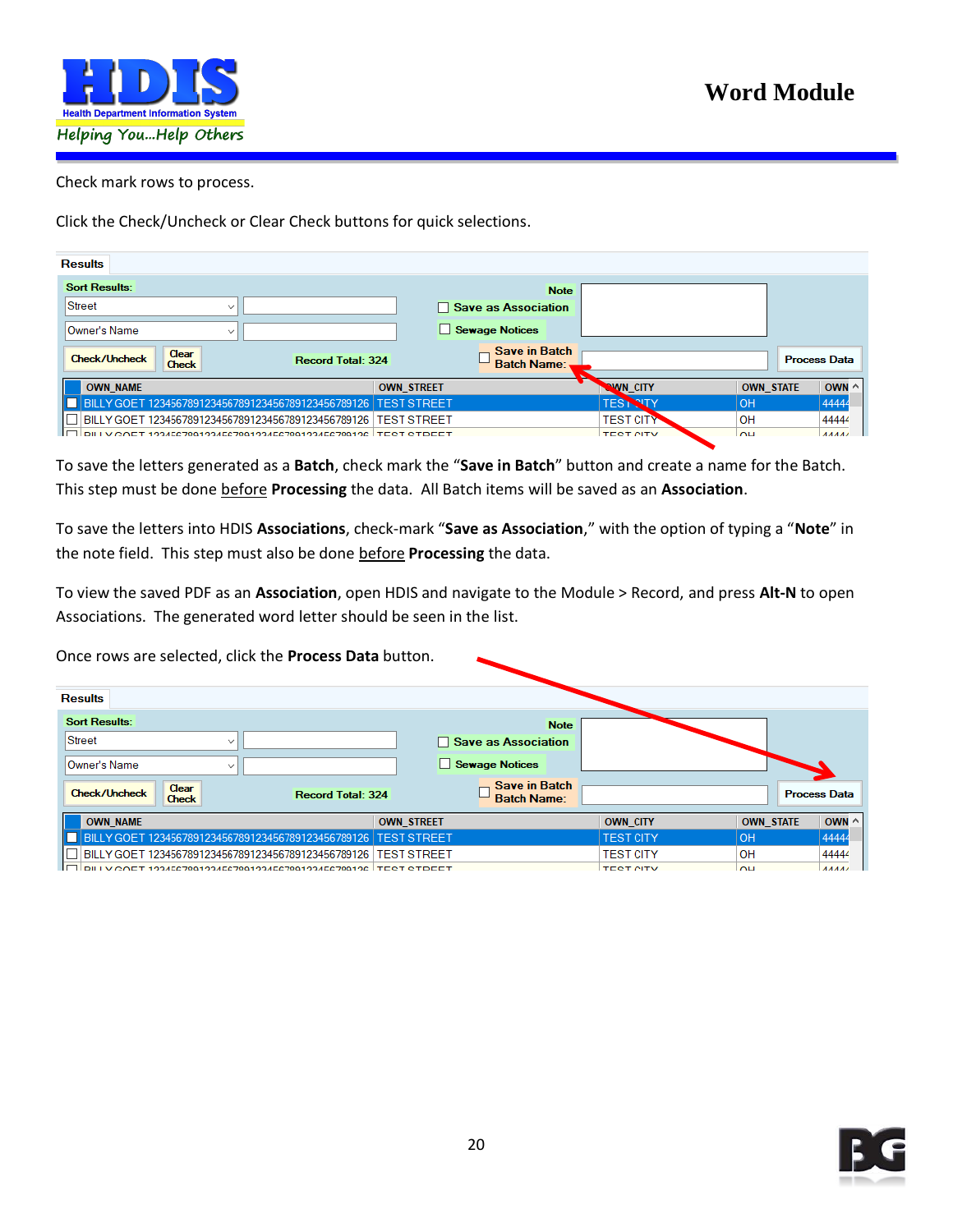

As the data is actively processing, the color of the button will change. This color will revert back to the original state when the process is complete.



To view local letters that have been processed is to click the **Open Local Processed Letters Folder**.

| <b>Select Filters</b>                                                                                                                                                    |                                                 |                                            |  |
|--------------------------------------------------------------------------------------------------------------------------------------------------------------------------|-------------------------------------------------|--------------------------------------------|--|
| $\nabla$ Date<br>$\vee$                                                                                                                                                  | $\Box$ Name                                     | <b>Location/Street/Address</b><br>п        |  |
| Date Issued<br>$\checkmark$                                                                                                                                              | <b>FSO</b>                                      | Street<br>$\checkmark$<br>$\checkmark$     |  |
| Saturday, September 15, 2018 $\sqrt{ }$                                                                                                                                  | Type the Name below:                            | Type the Street below:                     |  |
| Between<br>Wednesday, September 15, 2021 $\vee$                                                                                                                          | <b>Generate Filters</b><br><b>Clear Filters</b> | <b>Search</b>                              |  |
| Check mark a Template.<br>Click Generate Filters button to populate filters.<br>Check mark desired filters to use.<br>Click Search button to generate HDIS data results. |                                                 |                                            |  |
|                                                                                                                                                                          |                                                 | <b>Open Local Processed Letters Folder</b> |  |

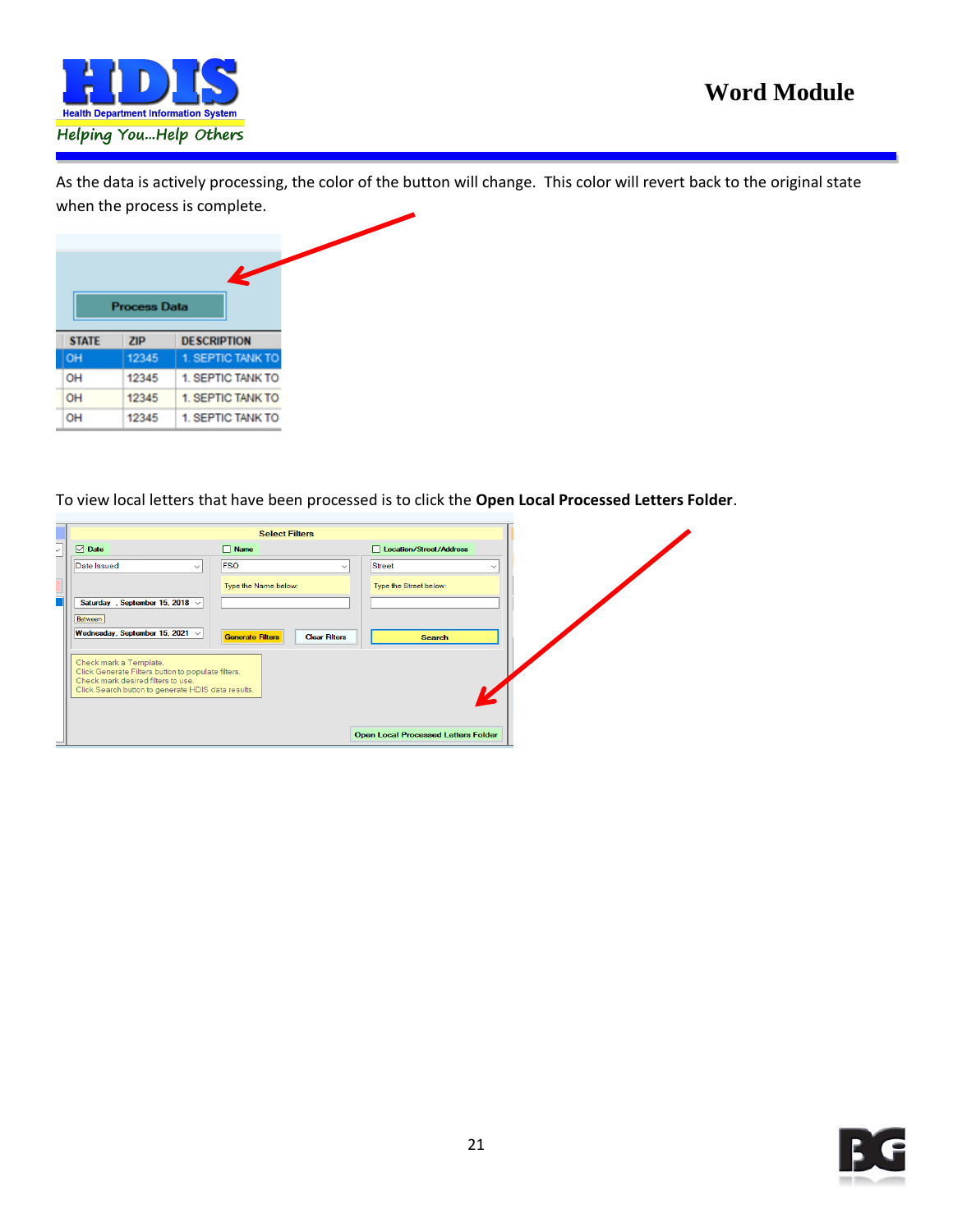

Another way to find a local copy of recently generated documents, look for the **WordAppTemplates** folder in C:\HDIS\WordAppTemplates



#### Inside **WordAppTemplates** folder, select the **Generated** folder.

| <b>G VV</b>            |              |                                                |                                                                 |                                                              |                                                                                |              |  |
|------------------------|--------------|------------------------------------------------|-----------------------------------------------------------------|--------------------------------------------------------------|--------------------------------------------------------------------------------|--------------|--|
| oy path<br>te shortcut | Move<br>to - | Delete Rename<br>Copy<br>to                    | File New item ▼<br><b>Easy access v</b><br><b>New</b><br>folder | Ы<br>Open<br><b>Z</b> Edit<br>Properties<br><b>B</b> History | <b>Select all</b><br><b>Explored Select none</b><br><b>TH</b> Invert selection |              |  |
|                        |              | Organize                                       | <b>New</b>                                                      | Open                                                         | Select                                                                         |              |  |
| Templates >            |              |                                                |                                                                 |                                                              |                                                                                | $\checkmark$ |  |
|                        | ۸            | ᄉ<br><b>Name</b>                               |                                                                 | Date modified                                                | Type                                                                           | Size         |  |
|                        |              | Generated                                      |                                                                 | 9/25/2020 5:28 PM                                            | File folder                                                                    |              |  |
|                        |              | comic_test.docx Date created: 9/1/2020 1:49 PM |                                                                 |                                                              | Microsoft Word D                                                               | <b>14 KB</b> |  |
|                        |              | Good_SewageTe                                  | Size: 4.14 MB                                                   |                                                              | Microsoft Word D                                                               | <b>14 KB</b> |  |
|                        |              | OnlySESCHX.doc.                                | Files: TemplateGeneratedDoc0SESCHG_test.docx,                   | <b><i>REPORT OF STREET WAS SERVED FOR DISPLACING</i></b>     | Microsoft Word D                                                               | <b>13 KB</b> |  |
|                        |              | <sup>四</sup> SES_test.docx                     |                                                                 | 9/25/2020 4:18 PM                                            | Microsoft Word D                                                               | <b>14 KB</b> |  |
|                        |              | SESCHG_test.docx                               |                                                                 | 9/25/2020 4:11 PM                                            | Microsoft Word D                                                               | <b>14 KB</b> |  |
|                        |              | <b>四</b> SESCHX_test.docx                      |                                                                 | 9/25/2020 4:31 PM                                            | Microsoft Word D                                                               | <b>14 KB</b> |  |
|                        |              | <b>四</b> SESIR_test.docx                       |                                                                 | 9/25/2020 5:28 PM                                            | Microsoft Word D                                                               | <b>14 KB</b> |  |
|                        |              | <b>四</b> SewageTemplate.docx                   |                                                                 | 9/14/2020 5:35 PM                                            | Microsoft Word D                                                               | <b>14 KB</b> |  |
|                        |              | <b>四</b> SewageTestAll.docx                    |                                                                 | 9/24/2020 12:37 PM                                           | Microsoft Word D                                                               | <b>13 KB</b> |  |
|                        |              | SewageTestAll_colors.docx                      |                                                                 | 9/10/2020 1:11 PM                                            | Microsoft Word D                                                               | <b>13 KB</b> |  |
|                        |              | someSewageTest.docx                            |                                                                 | 9/18/2020 1:37 PM                                            | Microsoft Word D                                                               | <b>13 KB</b> |  |
|                        |              |                                                |                                                                 |                                                              |                                                                                |              |  |

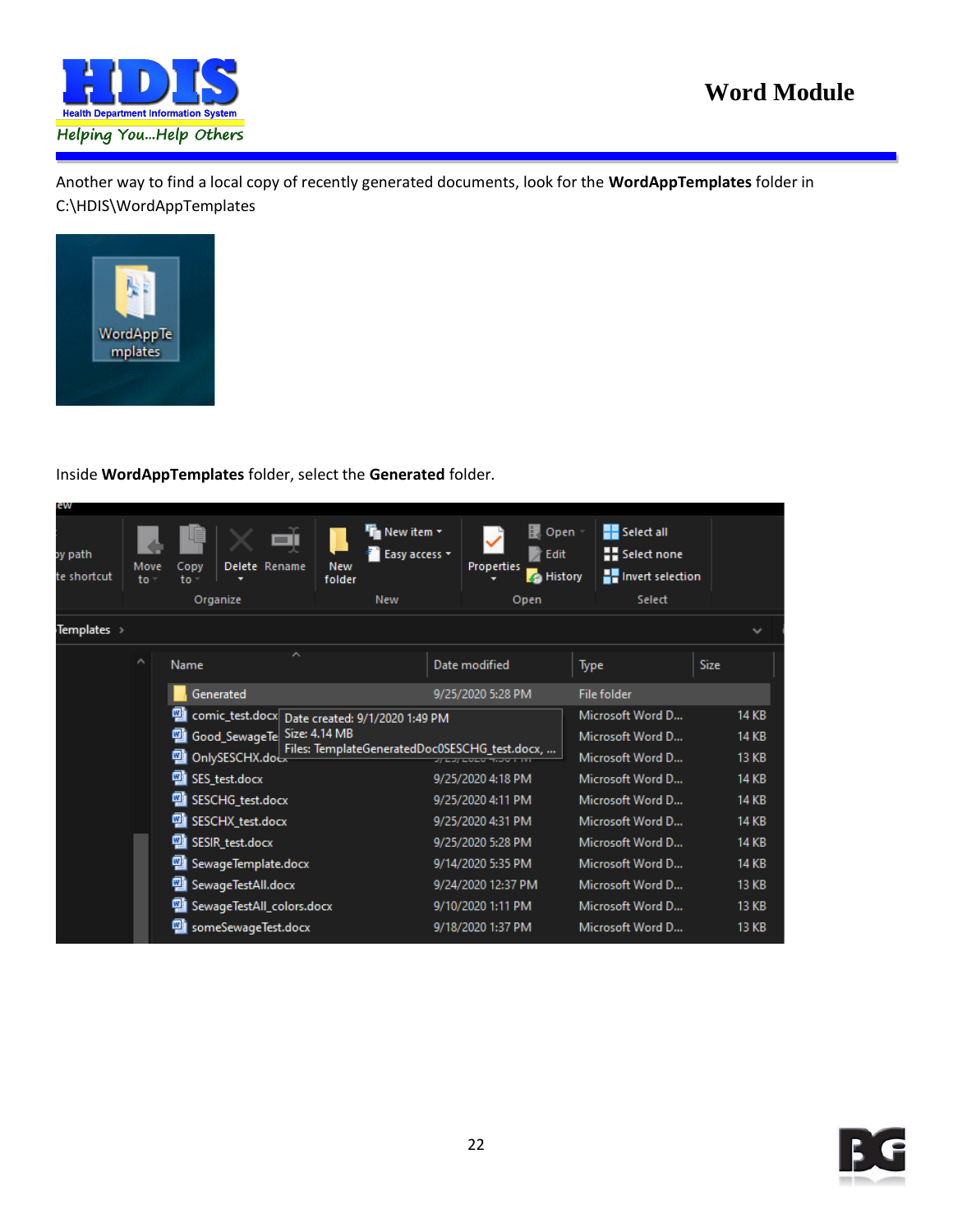

All **PDFs** and **Word** documents created will be stored in **WordAppTemplates** > **Generated**.

|             |                                                    |                       |                                       |                      |                   |                             | ⊟              |
|-------------|----------------------------------------------------|-----------------------|---------------------------------------|----------------------|-------------------|-----------------------------|----------------|
|             |                                                    |                       |                                       |                      |                   |                             | $\wedge$ (?)   |
|             |                                                    | <b>Fig</b> New item ~ | D Open                                | <b>HE</b> Select all |                   |                             |                |
|             | <b>New</b><br>Delete Rename                        | <b>Easy access v</b>  | <b>Edit</b>                           | <b>Expert come</b>   |                   |                             |                |
| Move<br>to: | Copy<br>to<br>folder                               |                       | <b>Properties</b><br><b>B</b> History | Howert selection     |                   |                             |                |
|             | Organize                                           | <b>New</b>            | Open                                  | Select               |                   |                             |                |
| Generated   |                                                    |                       |                                       |                      | ტ<br>$\checkmark$ | Search Generated<br>$\circ$ |                |
|             |                                                    |                       |                                       |                      |                   |                             |                |
| Α           | Name                                               |                       | Date modified                         |                      | Type              | Size                        |                |
|             | <b>PDF</b> TemplateGeneratedDoc0SESIR_test_PDF.pdf |                       |                                       | 9/25/2020 5:28 PM    | Microsoft Edge P  | 466 KB                      |                |
|             | 嚉<br>TemplateGeneratedDoc0SESIR test.docx          |                       |                                       | 9/25/2020 5:28 PM    | Microsoft Word D  | <b>19 KB</b>                |                |
|             | POF<br>TemplateGeneratedDoc5SES_test_PDF.pdf       |                       |                                       | 9/25/2020 4:18 PM    | Microsoft Edge P  | 265 KB                      |                |
|             | g<br>TemplateGeneratedDoc5SES test.docx            |                       |                                       | 9/25/2020 4:18 PM    | Microsoft Word D  | <b>19 KB</b>                |                |
|             | POF<br>TemplateGeneratedDoc3SES_test_PDF.pdf       |                       |                                       | 9/25/2020 4:18 PM    | Microsoft Edge P  | 265 KB                      |                |
|             | q<br>TemplateGeneratedDoc3SES_test.docx            |                       |                                       | 9/25/2020 4:18 PM    | Microsoft Word D  | <b>19 KB</b>                |                |
|             | POP<br>TemplateGeneratedDoc16OnlySESCHX_PDF.pdf    |                       |                                       | 9/25/2020 4:12 PM    | Microsoft Edge P  | 279 KB                      |                |
|             | g<br>TemplateGeneratedDoc16OnlySESCHX.docx         |                       |                                       | 9/25/2020 4:12 PM    | Microsoft Word D  | <b>18 KB</b>                |                |
|             | PDF<br>TemplateGeneratedDoc11OnlySESCHX_PDF.pdf    |                       |                                       | 9/25/2020 4:12 PM    | Microsoft Edge P  | 283 KB                      |                |
|             | g<br>TemplateGeneratedDoc11OnlySESCHX.docx         |                       |                                       | 9/25/2020 4:12 PM    | Microsoft Word D  | <b>18 KB</b>                |                |
|             | PDF TemplateGeneratedDoc4OnlySESCHX_PDF.pdf        |                       |                                       | 9/25/2020 4:12 PM    | Microsoft Edge P  | 280 KB                      |                |
|             | ø<br>TemplateGeneratedDoc4OnlySESCHX.docx          |                       |                                       | 9/25/2020 4:12 PM    | Microsoft Word D  | <b>18 KB</b>                |                |
|             | PDF<br>TemplateGeneratedDoc1SESCHG test PDF.pdf    |                       |                                       | 9/25/2020 4:11 PM    | Microsoft Edge P  | 264 KB                      |                |
|             | g<br>TemplateGeneratedDoc1SESCHG test.docx         |                       |                                       | 9/25/2020 4:11 PM    | Microsoft Word D  | <b>19 KB</b>                |                |
|             | PDF<br>TemplateGeneratedDoc0SESCHG_test_PDF.pdf    |                       |                                       | 9/25/2020 4:11 PM    | Microsoft Edge P  | 463 KB                      |                |
|             | g<br>TemplateGeneratedDoc0SESCHG test.docx         |                       |                                       | 9/25/2020 4:11 PM    | Microsoft Word D  | <b>19 KB</b>                |                |
|             | <b>PDF</b> TemplateGeneratedDoc14SES test PDF.pdf  |                       |                                       | 9/25/2020 4:09 PM    | Microsoft Edge P  | 452 KB                      |                |
|             | g<br>TemplateGeneratedDoc14SES test.docx           |                       |                                       | 9/25/2020 4:09 PM    | Microsoft Word D  | <b>19 KB</b>                |                |
|             | <b>POF</b> TemplateGeneratedDoc11SES_test_PDF.pdf  |                       |                                       | 9/25/2020 4:09 PM    | Microsoft Edge P  | 450 KB                      |                |
|             | q<br>TemplateGeneratedDoc11SES test.docx           |                       |                                       | 9/25/2020 4:09 PM    | Microsoft Word D  | <b>19 KB</b>                |                |
|             | POF<br>TemplateGeneratedDoc7OnlySESCHX_PDF.pdf     |                       |                                       | 9/25/2020 4:08 PM    | Microsoft Edge P  | 274 KB                      |                |
|             | оц<br>TemplateGeneratedDoc7OnlySESCHX.docx         |                       |                                       | 9/25/2020 4:08 PM    | Microsoft Word D  | <b>19 KB</b>                |                |
|             | TemplateGeneratedDoc3OnlySESCHX_PDF.pdf<br>PDF     |                       |                                       | 9/25/2020 4:07 PM    | Microsoft Edge P  | 287 KB                      |                |
|             | o,<br>TemplateGeneratedDoc3OnlySESCHX.docx         |                       |                                       | 9/25/2020 4:07 PM    | Microsoft Word D  | <b>19 KB</b>                |                |
|             |                                                    |                       |                                       |                      |                   |                             | $\blacksquare$ |

*This area is still in development and may change.*

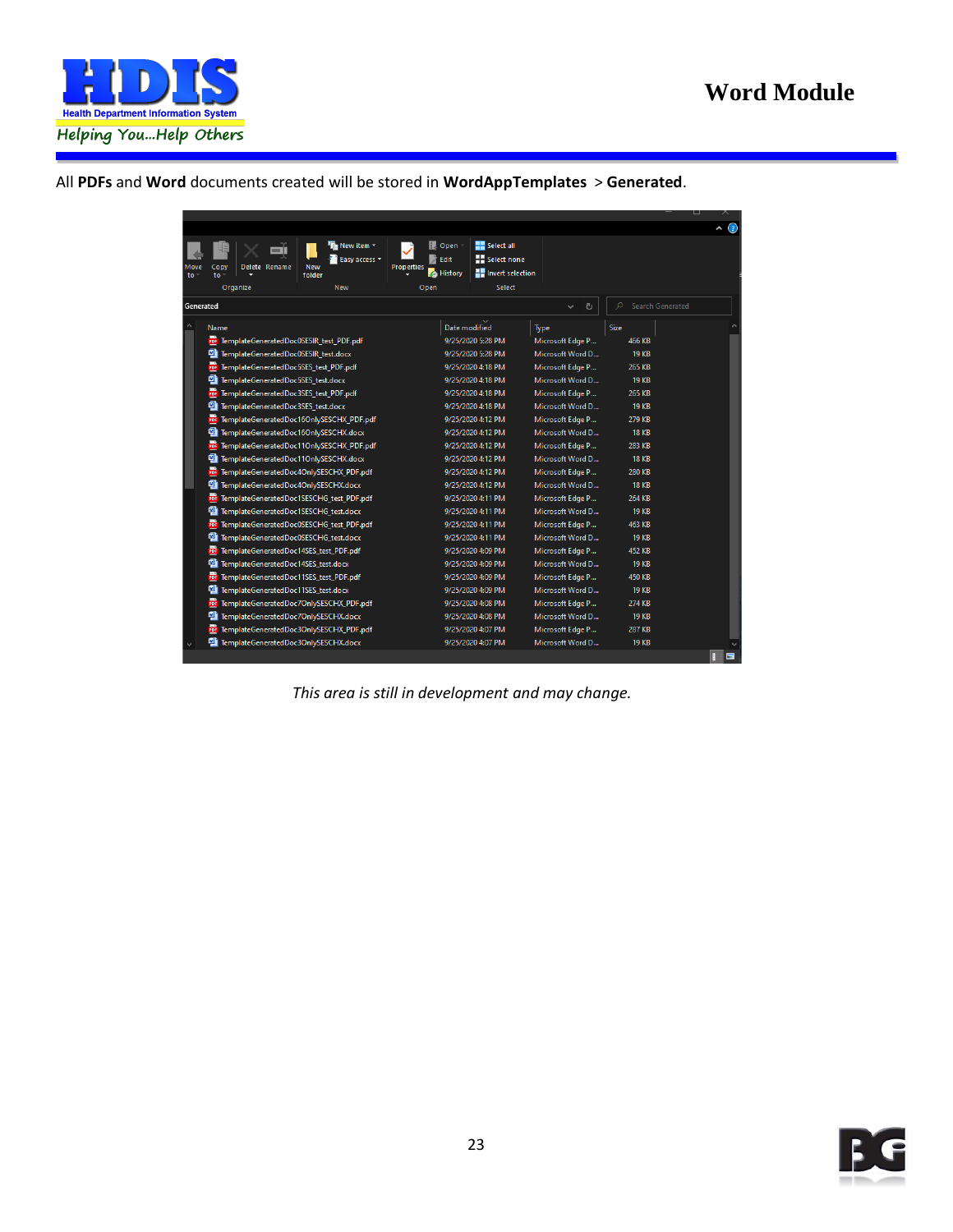

#### **Batches**

<span id="page-23-0"></span>To view all Batches that have been created for a module, click the **Show Batches** button.

|                           | <b>Display Batch PDFs</b>                             |                   |                              |  |  |  |  |
|---------------------------|-------------------------------------------------------|-------------------|------------------------------|--|--|--|--|
| <b>Show Batches</b>       | <b>Print Batch</b><br><b>Combine</b>                  | <b>Delete</b>     |                              |  |  |  |  |
|                           |                                                       |                   |                              |  |  |  |  |
|                           |                                                       |                   |                              |  |  |  |  |
|                           |                                                       |                   |                              |  |  |  |  |
|                           |                                                       |                   |                              |  |  |  |  |
|                           |                                                       |                   |                              |  |  |  |  |
|                           |                                                       |                   |                              |  |  |  |  |
| <b>Display Batch PDFs</b> |                                                       |                   |                              |  |  |  |  |
|                           |                                                       |                   |                              |  |  |  |  |
| <b>Show Batches</b>       | <b>Print Batch</b>                                    | <b>Combine</b>    | <b>Delete</b>                |  |  |  |  |
| <b>Batch Key</b>          |                                                       | <b>Batch Name</b> | <b>Date</b><br><b>Create</b> |  |  |  |  |
| Þ                         | 36341560-4146-4fa7-b38e-1142be066306                  | Test batch 1      | 3/7/2022                     |  |  |  |  |
|                           | 375019dc-ba6b-4a3b-a846-5d16116c593a Combined Batches |                   | 8/23/202                     |  |  |  |  |
|                           |                                                       |                   |                              |  |  |  |  |
|                           |                                                       |                   |                              |  |  |  |  |
|                           |                                                       |                   |                              |  |  |  |  |
|                           |                                                       |                   |                              |  |  |  |  |
|                           |                                                       |                   |                              |  |  |  |  |

To **print** a Batch, check-mark the appropriate Batch and click the **Print Batch** Button.

To **delete** a Batch, check-mark the appropriate Batch and click the **Delete** Button.

To **display** PDF versions of all the letters in a batch, check-mark the appropriate Batch and click the **Display Batch PDFs** button.

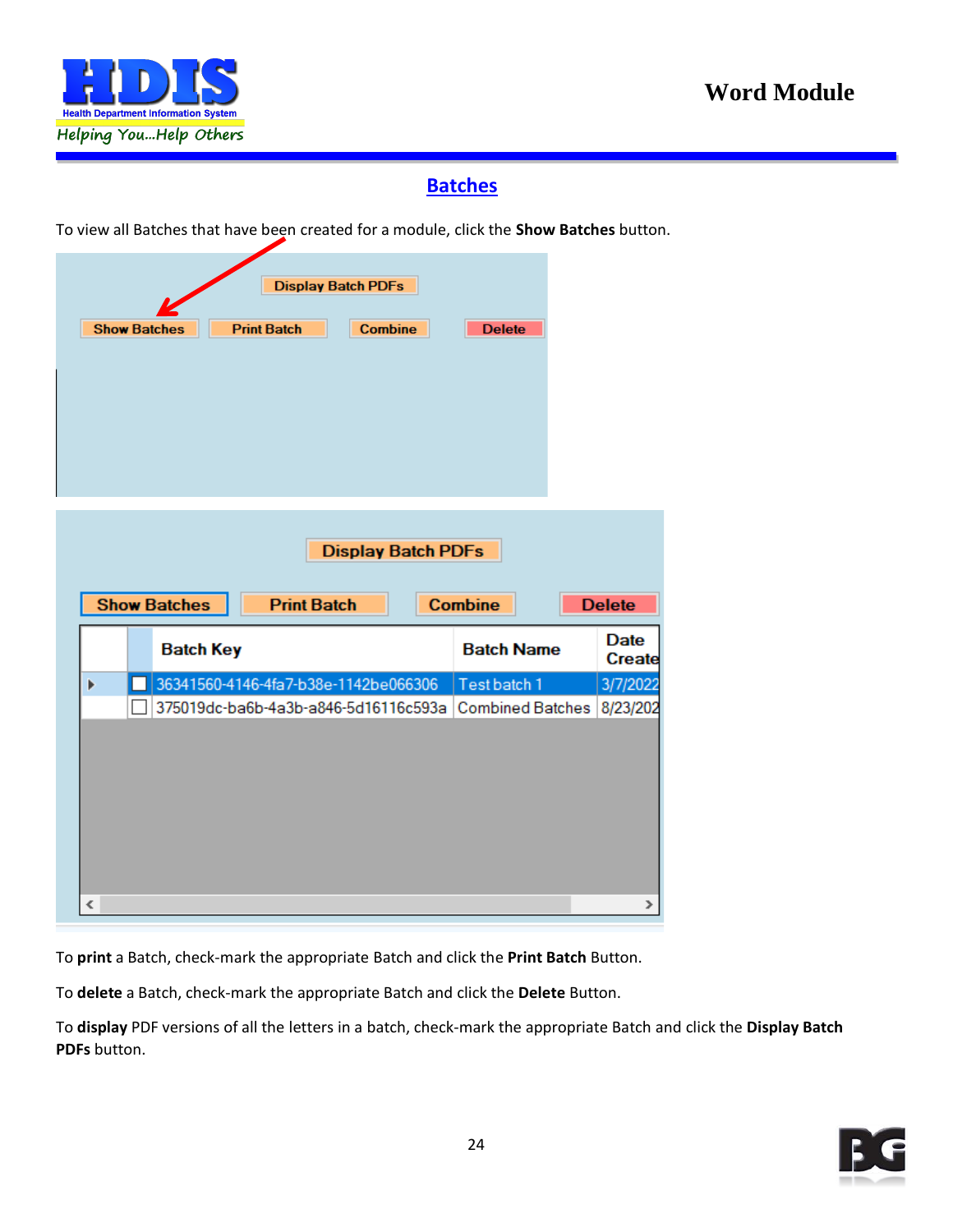

To rename or combine batches, check-mark one or multiple batches from the list.

Then, click the **Combine** button.

A pop-up will appear:

| <b>PopupForm</b> |                                             |        |  |
|------------------|---------------------------------------------|--------|--|
|                  | <b>WARNING: This is a permanent change!</b> |        |  |
| New batch name:  |                                             |        |  |
|                  | Ok                                          | Cancel |  |

If you click the **Cancel** button the pop-up will close and **no** changes will be made.

To proceed, type the name of the new batch and click the **Ok** button.

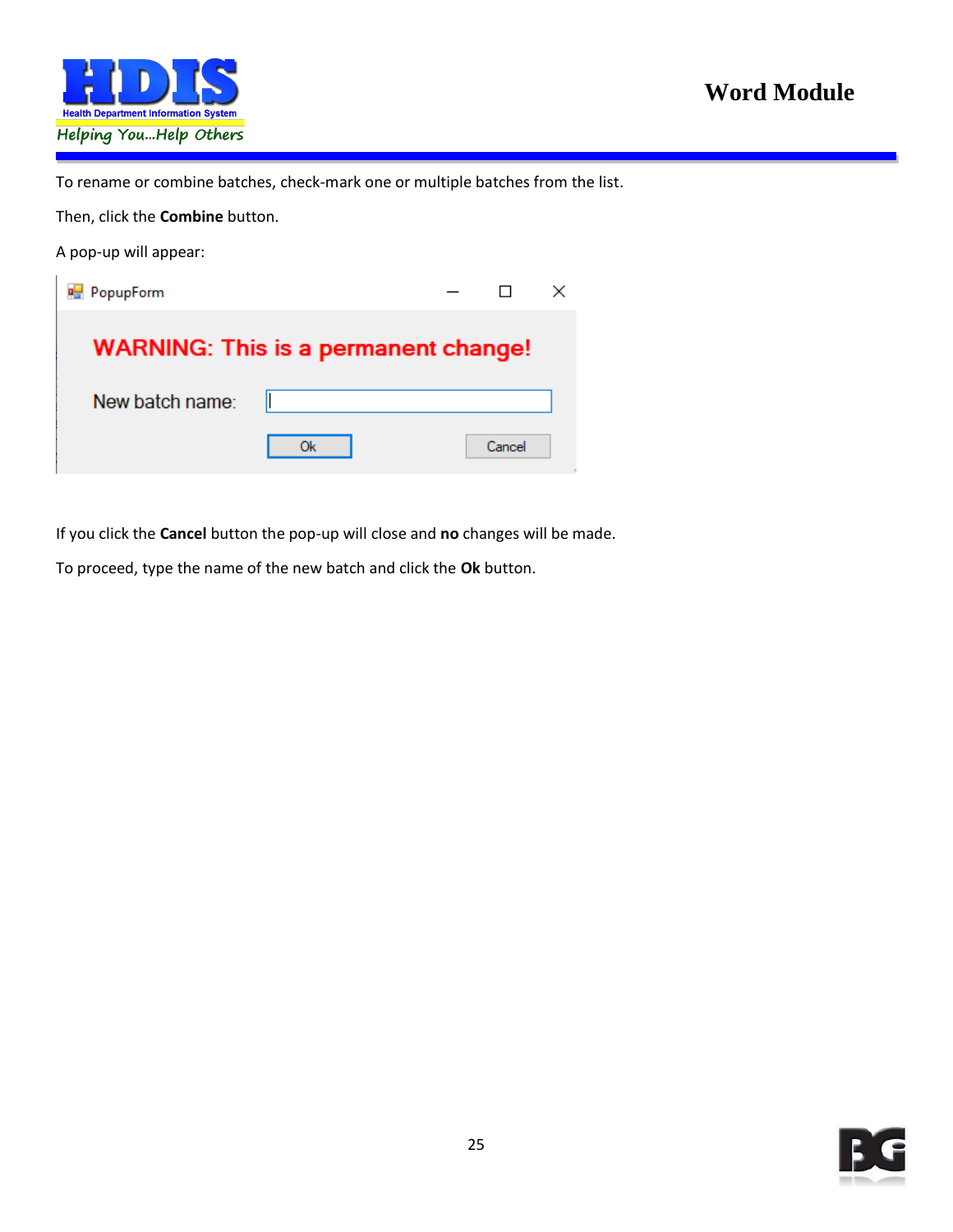

#### **Sewage O/M Details**

<span id="page-25-0"></span>For Sewage O/M, there are a couple section specific filters to help pull up O/M details.

After selecting a Sewage O/M letter and clicking **Generate Filters**, click the **Add O/M Filters** button.

This will bring up more filters for O/Ms.

|                                                                                          | <b>Select Filters</b>                           |                                               |
|------------------------------------------------------------------------------------------|-------------------------------------------------|-----------------------------------------------|
| $\nabla$ Date                                                                            | <b>Name</b>                                     | <b>Location/Street/Address</b>                |
| Date<br>$\checkmark$                                                                     | Owner's Name                                    | <b>Street</b><br>$\checkmark$<br>$\checkmark$ |
| <b>Records Past Due</b>                                                                  | Type the Name below                             | Type the Street below:                        |
| March 28, 2017 $\vee$<br>Tuesday.                                                        |                                                 |                                               |
| Between                                                                                  | <b>Add O/M Filters</b><br>☑                     |                                               |
| Monday<br>March<br>28, 2022 $\sqrt{ }$                                                   | <b>Clear Filters</b><br><b>Generate Filters</b> | <b>Search</b>                                 |
| <b>O/M Fee Code</b>                                                                      |                                                 |                                               |
|                                                                                          |                                                 |                                               |
|                                                                                          |                                                 |                                               |
| Check mak a Template.<br>Click Generate Filters button to populate filters.              |                                                 |                                               |
| Check mark desired filters to use.<br>Click Search button to generate HDIS data results. |                                                 | <b>Open Local Processed Letters Folder</b>    |

The **O/M Fee Code** check box, when marked, make sure to type the O/M Fee Code in the text box to filter the data specifically by the O/M Fee Code.

The **Records Past Due** check box will filter the data to show only the records that have not paid between the specific date range entered.